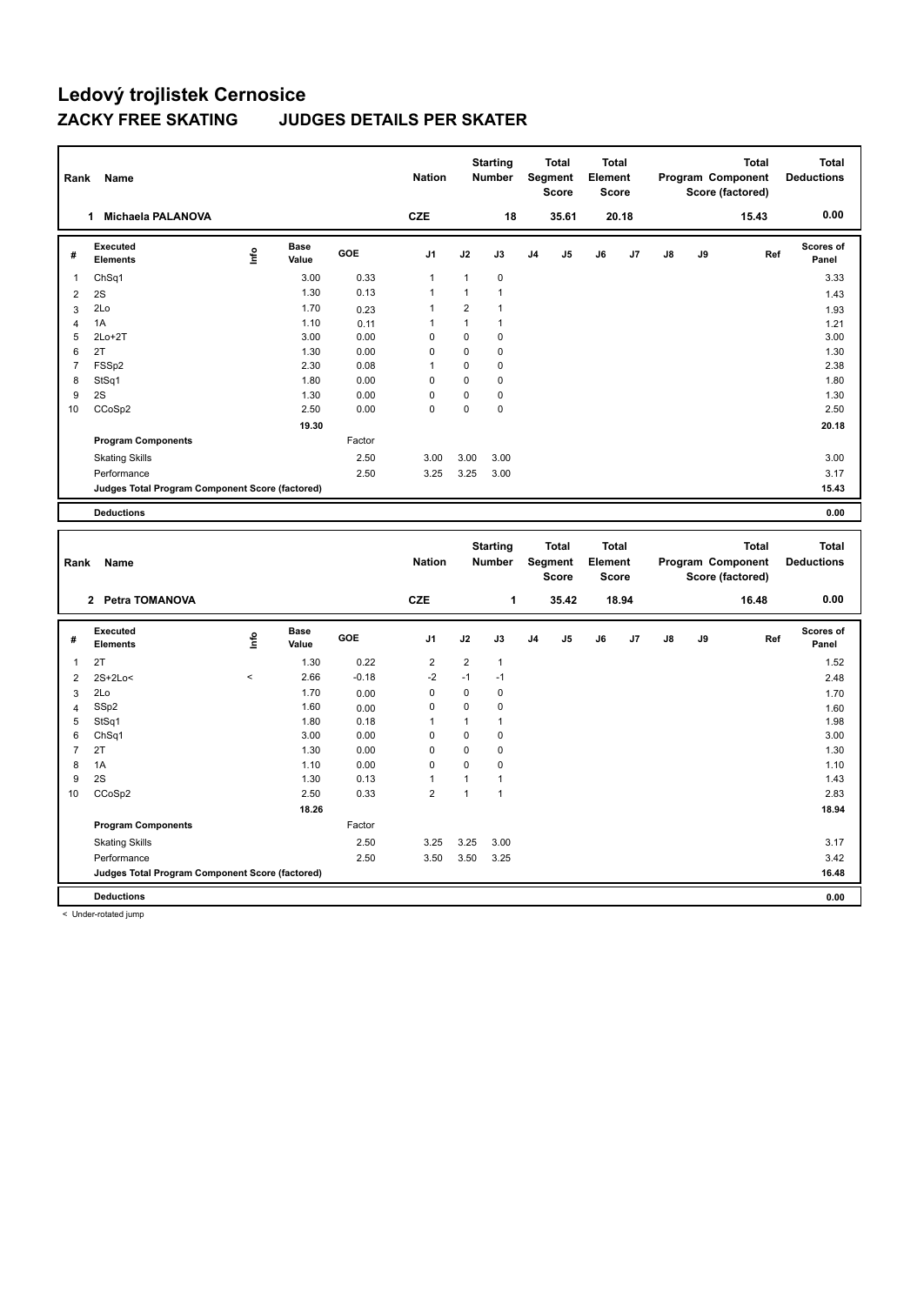| Rank           | Name<br><b>Klara HANDELOVA</b><br>3             |                                                          |              |                |              | <b>Starting</b><br><b>Number</b> | <b>Total</b><br>Segment<br><b>Score</b> | <b>Total</b><br>Element<br><b>Score</b> |                |    |    | <b>Total</b><br>Program Component<br>Score (factored) | <b>Total</b><br><b>Deductions</b> |
|----------------|-------------------------------------------------|----------------------------------------------------------|--------------|----------------|--------------|----------------------------------|-----------------------------------------|-----------------------------------------|----------------|----|----|-------------------------------------------------------|-----------------------------------|
|                |                                                 |                                                          |              | <b>CZE</b>     |              | 12                               | 31.95                                   |                                         | 18.49          |    |    | 13.96                                                 | $-0.50$                           |
| #              | Executed<br><b>Elements</b>                     | <b>Base</b><br>$\mathop{\mathsf{Irr}}\nolimits$<br>Value | <b>GOE</b>   | J <sub>1</sub> | J2           | J3                               | J <sub>4</sub><br>J <sub>5</sub>        | J6                                      | J <sub>7</sub> | J8 | J9 | Ref                                                   | <b>Scores of</b><br>Panel         |
| $\overline{1}$ | 2Lo                                             | 1.70                                                     | 0.17         | $\mathbf{1}$   | $\mathbf{1}$ | $\mathbf{1}$                     |                                         |                                         |                |    |    |                                                       | 1.87                              |
| $\overline{2}$ | 1A                                              | 1.10                                                     | 0.04         | $\overline{1}$ | $\mathbf 0$  | $\mathbf 0$                      |                                         |                                         |                |    |    |                                                       | 1.14                              |
| 3              | 2S                                              | 1.30                                                     | 0.04         | 0              | $\mathbf{1}$ | 0                                |                                         |                                         |                |    |    |                                                       | 1.34                              |
| 4              | SSp2                                            |                                                          | 1.60<br>0.05 | 0              | $\mathbf{1}$ | 0                                |                                         |                                         |                |    |    |                                                       | 1.65                              |
| 5              | StSqB                                           | 1.50                                                     | 0.00         | 0              | 0            | 0                                |                                         |                                         |                |    |    |                                                       | 1.50                              |
| 6              | 2T                                              | 1.30                                                     | 0.04         | $\overline{1}$ | $\Omega$     | 0                                |                                         |                                         |                |    |    |                                                       | 1.34                              |
| $\overline{7}$ | CCoSp2                                          | 2.50                                                     | 0.00         | $\Omega$       | $\Omega$     | 0                                |                                         |                                         |                |    |    |                                                       | 2.50                              |
| 8              | ChSq1                                           | 3.00                                                     | 0.50         | $\overline{1}$ | $\mathbf{1}$ | $\mathbf{1}$                     |                                         |                                         |                |    |    |                                                       | 3.50                              |
| 9              | $2S+2T$                                         | 2.60                                                     | $-0.65$      | $-5$           | $-5$         | $-5$                             |                                         |                                         |                |    |    |                                                       | 1.95                              |
| 10             | 2Lo                                             | 1.70                                                     | 0.00         | 0              | 0            | $\mathbf 0$                      |                                         |                                         |                |    |    |                                                       | 1.70                              |
|                |                                                 | 18.30                                                    |              |                |              |                                  |                                         |                                         |                |    |    |                                                       | 18.49                             |
|                | <b>Program Components</b>                       |                                                          | Factor       |                |              |                                  |                                         |                                         |                |    |    |                                                       |                                   |
|                | <b>Skating Skills</b>                           |                                                          | 2.50         | 2.75           | 2.75         | 2.75                             |                                         |                                         |                |    |    |                                                       | 2.75                              |
|                | Performance                                     |                                                          | 2.50         | 2.75           | 3.00         | 2.75                             |                                         |                                         |                |    |    |                                                       | 2.83                              |
|                | Judges Total Program Component Score (factored) |                                                          |              |                |              |                                  |                                         |                                         |                |    |    |                                                       | 13.96                             |
|                | <b>Deductions</b>                               | Falls:                                                   | $-0.50$      |                |              |                                  |                                         |                                         |                |    |    |                                                       | $-0.50$                           |
|                |                                                 |                                                          |              |                |              | <b>Starting</b>                  | <b>Total</b>                            | <b>Total</b>                            |                |    |    | <b>Total</b>                                          | <b>Total</b>                      |
| Rank           | Name                                            |                                                          |              | <b>Nation</b>  |              | <b>Number</b>                    | Segment                                 | <b>Element</b>                          |                |    |    | Program Component                                     | <b>Deductions</b>                 |

| Rank | Name                                            |             |                      |         | Nation         |      | Number |                | Segment<br><b>Score</b> | Element<br><b>Score</b> |       |               |    | Program Component<br>Score (factored) | <b>Deductions</b>  |
|------|-------------------------------------------------|-------------|----------------------|---------|----------------|------|--------|----------------|-------------------------|-------------------------|-------|---------------|----|---------------------------------------|--------------------|
|      | Michaela KOMAROVA<br>4                          |             |                      |         | <b>CZE</b>     |      | 5      |                | 30.31                   |                         | 15.73 |               |    | 14.58                                 | 0.00               |
| #    | <b>Executed</b><br><b>Elements</b>              | <u>info</u> | <b>Base</b><br>Value | GOE     | J <sub>1</sub> | J2   | J3     | J <sub>4</sub> | J <sub>5</sub>          | J6                      | J7    | $\mathsf{J}8$ | J9 | Ref                                   | Scores of<br>Panel |
|      | 2Lo                                             |             | 1.70                 | $-0.45$ | $-2$           | $-3$ | $-3$   |                |                         |                         |       |               |    |                                       | 1.25               |
| 2    | $2S+1T$                                         |             | 1.70                 | $-0.22$ | $-1$           | $-2$ | $-2$   |                |                         |                         |       |               |    |                                       | 1.48               |
| 3    | 1A                                              |             | 1.10                 | 0.00    | 0              | 0    | 0      |                |                         |                         |       |               |    |                                       | 1.10               |
| 4    | 2S                                              |             | 1.30                 | $-0.22$ | $-1$           | $-2$ | -2     |                |                         |                         |       |               |    |                                       | 1.08               |
| 5    | SSp2                                            |             | 1.60                 | 0.05    | 0              | 1    | 0      |                |                         |                         |       |               |    |                                       | 1.65               |
| 6    | ChSq1                                           |             | 3.00                 | 0.00    | 0              | 0    | 0      |                |                         |                         |       |               |    |                                       | 3.00               |
| 7    | 1A                                              |             | 1.10                 | $-0.04$ | 0              | 0    | $-1$   |                |                         |                         |       |               |    |                                       | 1.06               |
| 8    | 1F                                              |             | 0.50                 | 0.00    | 0              | 0    | 0      |                |                         |                         |       |               |    |                                       | 0.50               |
| 9    | CCoSp2                                          |             | 2.50                 | 0.25    | 1              | 1    |        |                |                         |                         |       |               |    |                                       | 2.75               |
| 10   | StSq1                                           |             | 1.80                 | 0.06    | 0              | 1    | 0      |                |                         |                         |       |               |    |                                       | 1.86               |
|      |                                                 |             | 16.30                |         |                |      |        |                |                         |                         |       |               |    |                                       | 15.73              |
|      | <b>Program Components</b>                       |             |                      | Factor  |                |      |        |                |                         |                         |       |               |    |                                       |                    |
|      | <b>Skating Skills</b>                           |             |                      | 2.50    | 3.00           | 2.75 | 2.75   |                |                         |                         |       |               |    |                                       | 2.83               |
|      | Performance                                     |             |                      | 2.50    | 3.25           | 3.00 | 2.75   |                |                         |                         |       |               |    |                                       | 3.00               |
|      | Judges Total Program Component Score (factored) |             |                      |         |                |      |        |                |                         |                         |       |               |    |                                       | 14.58              |
|      | <b>Deductions</b>                               |             |                      |         |                |      |        |                |                         |                         |       |               |    |                                       | 0.00               |
|      |                                                 |             |                      |         |                |      |        |                |                         |                         |       |               |    |                                       |                    |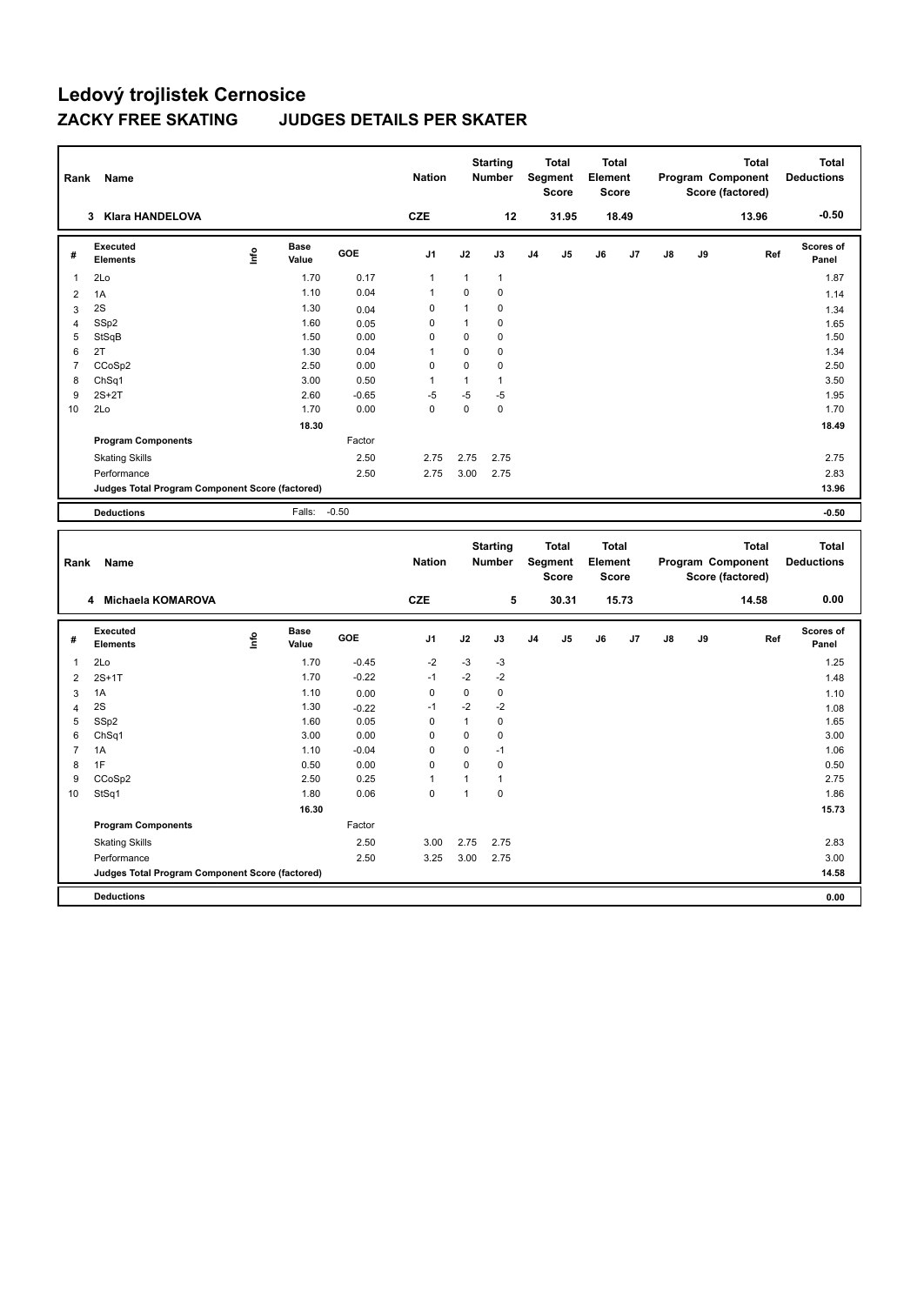| Rank           | Name                                            |                                  |                      |            | <b>Nation</b>  |             | <b>Starting</b><br><b>Number</b> |                | <b>Total</b><br>Segment<br><b>Score</b> | <b>Total</b><br>Element<br><b>Score</b> |       |    |    | <b>Total</b><br>Program Component<br>Score (factored) | <b>Total</b><br><b>Deductions</b> |
|----------------|-------------------------------------------------|----------------------------------|----------------------|------------|----------------|-------------|----------------------------------|----------------|-----------------------------------------|-----------------------------------------|-------|----|----|-------------------------------------------------------|-----------------------------------|
|                | <b>Ruslana DYMOVA</b><br>5                      |                                  |                      |            | <b>RUS</b>     |             | 30                               |                | 29.76                                   |                                         | 16.00 |    |    | 13.76                                                 | 0.00                              |
| #              | Executed<br><b>Elements</b>                     | $\mathop{\mathsf{Int}}\nolimits$ | <b>Base</b><br>Value | <b>GOE</b> | J <sub>1</sub> | J2          | J3                               | J <sub>4</sub> | J <sub>5</sub>                          | J6                                      | J7    | J8 | J9 | Ref                                                   | <b>Scores of</b><br>Panel         |
| $\mathbf{1}$   | 1A                                              |                                  | 1.10                 | $-0.04$    | $-1$           | $\mathbf 0$ | 0                                |                |                                         |                                         |       |    |    |                                                       | 1.06                              |
| 2              | 1A                                              |                                  | 1.10                 | $-0.07$    | $-1$           | $-1$        | 0                                |                |                                         |                                         |       |    |    |                                                       | 1.03                              |
| 3              | 2T                                              |                                  | 1.30                 | 0.00       | 0              | $\mathbf 0$ | 0                                |                |                                         |                                         |       |    |    |                                                       | 1.30                              |
| $\overline{4}$ | $2Lo+1T$                                        |                                  | 2.10                 | 0.00       | $\mathbf 0$    | $\mathbf 0$ | 0                                |                |                                         |                                         |       |    |    |                                                       | 2.10                              |
| 5              | CCoSp1V                                         |                                  | 1.50                 | 0.15       | $\overline{1}$ |             | $\mathbf{1}$                     |                |                                         |                                         |       |    |    |                                                       | 1.65                              |
| 6              | StSq1                                           |                                  | 1.80                 | 0.12       | 0              |             | $\mathbf 1$                      |                |                                         |                                         |       |    |    |                                                       | 1.92                              |
| $\overline{7}$ | ChSq1                                           |                                  | 3.00                 | 0.00       | 0              | $\mathbf 0$ | 0                                |                |                                         |                                         |       |    |    |                                                       | 3.00                              |
| 8              | 2Lo                                             |                                  | 1.70                 | $-0.06$    | $-1$           | 0           | 0                                |                |                                         |                                         |       |    |    |                                                       | 1.64                              |
| 9              | 2S                                              |                                  | 1.30                 | $-0.35$    | $-3$           | $-3$        | $-2$                             |                |                                         |                                         |       |    |    |                                                       | 0.95                              |
| 10             | CSp1                                            |                                  | 1.40                 | $-0.05$    | $-1$           | 0           | 0                                |                |                                         |                                         |       |    |    |                                                       | 1.35                              |
|                |                                                 |                                  | 16.30                |            |                |             |                                  |                |                                         |                                         |       |    |    |                                                       | 16.00                             |
|                | <b>Program Components</b>                       |                                  |                      | Factor     |                |             |                                  |                |                                         |                                         |       |    |    |                                                       |                                   |
|                | <b>Skating Skills</b>                           |                                  |                      | 2.50       | 2.75           | 2.75        | 2.75                             |                |                                         |                                         |       |    |    |                                                       | 2.75                              |
|                | Performance                                     |                                  |                      | 2.50       | 2.75           | 2.75        | 2.75                             |                |                                         |                                         |       |    |    |                                                       | 2.75                              |
|                | Judges Total Program Component Score (factored) |                                  |                      |            |                |             |                                  |                |                                         |                                         |       |    |    |                                                       | 13.76                             |
|                | <b>Deductions</b>                               |                                  |                      |            |                |             |                                  |                |                                         |                                         |       |    |    |                                                       | 0.00                              |

| Rank           | Name                                            |         |                      |            | <b>Nation</b>  |      | <b>Starting</b><br><b>Number</b> |                | <b>Total</b><br>Segment<br><b>Score</b> | <b>Total</b><br>Element<br><b>Score</b> |       |               |    | <b>Total</b><br>Program Component<br>Score (factored) | <b>Total</b><br><b>Deductions</b> |
|----------------|-------------------------------------------------|---------|----------------------|------------|----------------|------|----------------------------------|----------------|-----------------------------------------|-----------------------------------------|-------|---------------|----|-------------------------------------------------------|-----------------------------------|
|                | <b>Lucie SIGMUNDOVA</b><br>6                    |         |                      |            | <b>CZE</b>     |      | 24                               |                | 29.42                                   |                                         | 16.69 |               |    | 13.33                                                 | $-0.60$                           |
| #              | Executed<br><b>Elements</b>                     | lnfo    | <b>Base</b><br>Value | <b>GOE</b> | J <sub>1</sub> | J2   | J3                               | J <sub>4</sub> | J <sub>5</sub>                          | J6                                      | J7    | $\mathsf{J}8$ | J9 | Ref                                                   | <b>Scores of</b><br>Panel         |
| 1              | 2S                                              |         | 1.30                 | 0.00       | 0              | 0    | $\mathbf 0$                      |                |                                         |                                         |       |               |    |                                                       | 1.30                              |
| 2              | 2Lo                                             |         | 1.70                 | 0.11       | $\pmb{0}$      | 1    | $\mathbf{1}$                     |                |                                         |                                         |       |               |    |                                                       | 1.81                              |
| 3              | 2T                                              |         | 1.30                 | $-0.30$    | -3             | $-2$ | -2                               |                |                                         |                                         |       |               |    |                                                       | 1.00                              |
| $\overline{4}$ | FSS <sub>p2</sub>                               |         | 2.30                 | 0.23       | 1              | 1    | $\mathbf{1}$                     |                |                                         |                                         |       |               |    |                                                       | 2.53                              |
| 5              | StSq1                                           |         | 1.80                 | 0.00       | $\Omega$       | 0    | $\mathbf 0$                      |                |                                         |                                         |       |               |    |                                                       | 1.80                              |
| 6              | 2S                                              |         | 1.30                 | $-0.65$    | $-5$           | $-5$ | $-5$                             |                |                                         |                                         |       |               |    |                                                       | 0.65                              |
| $\overline{7}$ | CCoSp2                                          |         | 2.50                 | 0.00       | 0              | 0    | $\mathbf 0$                      |                |                                         |                                         |       |               |    |                                                       | 2.50                              |
| 8              | $2Lo+1T$                                        |         | 2.10                 | 0.00       | 0              | 0    | 0                                |                |                                         |                                         |       |               |    |                                                       | 2.10                              |
| 9              | ChSq1                                           |         | 3.00                 | 0.00       | $\Omega$       | 0    | 0                                |                |                                         |                                         |       |               |    |                                                       | 3.00                              |
| 10             | $1A^*$                                          | $\star$ | 0.00                 | 0.00       |                |      |                                  |                |                                         |                                         |       |               |    |                                                       | 0.00                              |
|                |                                                 |         | 17.30                |            |                |      |                                  |                |                                         |                                         |       |               |    |                                                       | 16.69                             |
|                | <b>Program Components</b>                       |         |                      | Factor     |                |      |                                  |                |                                         |                                         |       |               |    |                                                       |                                   |
|                | <b>Skating Skills</b>                           |         |                      | 2.50       | 2.75           | 2.75 | 2.75                             |                |                                         |                                         |       |               |    |                                                       | 2.75                              |
|                | Performance                                     |         |                      | 2.50       | 2.50           | 2.50 | 2.75                             |                |                                         |                                         |       |               |    |                                                       | 2.58                              |
|                | Judges Total Program Component Score (factored) |         |                      |            |                |      |                                  |                |                                         |                                         |       |               |    |                                                       | 13.33                             |
|                | <b>Deductions</b>                               |         | Time violation:      | $-0.10$    |                |      |                                  | Falls:         | $-0.50$                                 |                                         |       |               |    |                                                       | $-0.60$                           |

\* Invalid element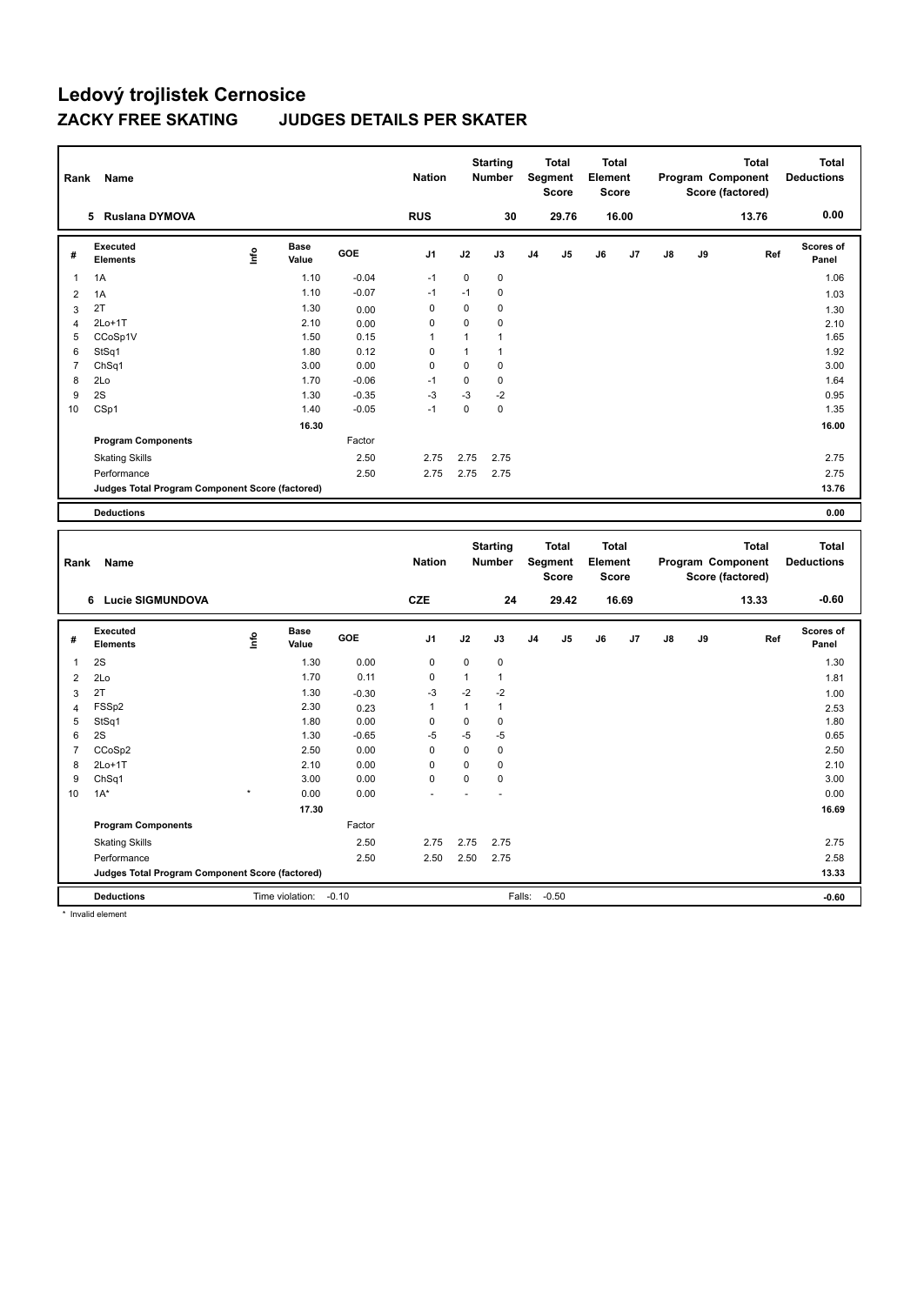| Rank           | Name                                            |      |                      |            | <b>Nation</b>  |          | <b>Starting</b><br><b>Number</b> |                | <b>Total</b><br>Segment<br><b>Score</b> | <b>Total</b><br>Element<br><b>Score</b> |                |    |    | Total<br>Program Component<br>Score (factored) | Total<br><b>Deductions</b> |
|----------------|-------------------------------------------------|------|----------------------|------------|----------------|----------|----------------------------------|----------------|-----------------------------------------|-----------------------------------------|----------------|----|----|------------------------------------------------|----------------------------|
|                | Michaela KOVAROVA<br>7                          |      |                      |            | <b>CZE</b>     |          | $\overline{7}$                   |                | 28.98                                   |                                         | 15.62          |    |    | 13.36                                          | 0.00                       |
| #              | Executed<br><b>Elements</b>                     | lnfo | <b>Base</b><br>Value | <b>GOE</b> | J <sub>1</sub> | J2       | J3                               | J <sub>4</sub> | J <sub>5</sub>                          | J6                                      | J <sub>7</sub> | J8 | J9 | Ref                                            | <b>Scores of</b><br>Panel  |
| $\overline{1}$ | 2Lo                                             |      | 1.70                 | 0.00       | 0              | 0        | 0                                |                |                                         |                                         |                |    |    |                                                | 1.70                       |
| 2              | 2S                                              |      | 1.30                 | 0.00       | 0              | $\Omega$ | 0                                |                |                                         |                                         |                |    |    |                                                | 1.30                       |
| 3              | CCoSp1                                          |      | 2.00                 | 0.00       | 0              | 0        | 0                                |                |                                         |                                         |                |    |    |                                                | 2.00                       |
| 4              | ChSq1                                           |      | 3.00                 | 0.33       | 0              | 1        | 1                                |                |                                         |                                         |                |    |    |                                                | 3.33                       |
| 5              | $1A+2T<<$                                       | <<   | 1.50                 | $-0.44$    | -4             | $-4$     | $-4$                             |                |                                         |                                         |                |    |    |                                                | 1.06                       |
| 6              | 2Lo                                             |      | 1.70                 | $-0.62$    | $-3$           | $-4$     | $-4$                             |                |                                         |                                         |                |    |    |                                                | 1.08                       |
| $\overline{7}$ | StSq1                                           |      | 1.80                 | 0.00       | 0              | 0        | 0                                |                |                                         |                                         |                |    |    |                                                | 1.80                       |
| 8              | 1A                                              |      | 1.10                 | 0.00       | 0              | 0        | 0                                |                |                                         |                                         |                |    |    |                                                | 1.10                       |
| 9              | 2S                                              |      | 1.30                 | $-0.35$    | $-2$           | $-3$     | $-3$                             |                |                                         |                                         |                |    |    |                                                | 0.95                       |
| 10             | SSp1                                            |      | 1.30                 | 0.00       | 0              | 0        | 0                                |                |                                         |                                         |                |    |    |                                                | 1.30                       |
|                |                                                 |      | 16.70                |            |                |          |                                  |                |                                         |                                         |                |    |    |                                                | 15.62                      |
|                | <b>Program Components</b>                       |      |                      | Factor     |                |          |                                  |                |                                         |                                         |                |    |    |                                                |                            |
|                | <b>Skating Skills</b>                           |      |                      | 2.50       | 2.75           | 2.75     | 2.50                             |                |                                         |                                         |                |    |    |                                                | 2.67                       |
|                | Performance                                     |      |                      | 2.50       | 2.75           | 2.75     | 2.50                             |                |                                         |                                         |                |    |    |                                                | 2.67                       |
|                | Judges Total Program Component Score (factored) |      |                      |            |                |          |                                  |                |                                         |                                         |                |    |    |                                                | 13.36                      |
|                | <b>Deductions</b>                               |      |                      |            |                |          |                                  |                |                                         |                                         |                |    |    |                                                | 0.00                       |

<< Downgraded jump

| Rank           | Name<br><b>Natalie KOZAKOVA</b><br>8                               |         |                      |         | <b>Nation</b>  |              | <b>Starting</b><br><b>Number</b> |                | <b>Total</b><br>Segment<br><b>Score</b> | <b>Total</b><br>Element<br><b>Score</b> |       |               |    | <b>Total</b><br>Program Component<br>Score (factored) | <b>Total</b><br><b>Deductions</b> |
|----------------|--------------------------------------------------------------------|---------|----------------------|---------|----------------|--------------|----------------------------------|----------------|-----------------------------------------|-----------------------------------------|-------|---------------|----|-------------------------------------------------------|-----------------------------------|
|                |                                                                    |         |                      |         | <b>CZE</b>     |              | 19                               |                | 27.12                                   |                                         | 14.49 |               |    | 13.13                                                 | $-0.50$                           |
| #              | Executed<br><b>Elements</b>                                        | ١nfo    | <b>Base</b><br>Value | GOE     | J <sub>1</sub> | J2           | J3                               | J <sub>4</sub> | J5                                      | J6                                      | J7    | $\mathsf{J}8$ | J9 | Ref                                                   | <b>Scores of</b><br>Panel         |
| 1              | 2S                                                                 |         | 1.30                 | 0.13    | 1              | $\mathbf{1}$ | 1                                |                |                                         |                                         |       |               |    |                                                       | 1.43                              |
| 2              | 2Lo<                                                               | $\prec$ | 1.36                 | $-0.54$ | $-4$           | $-4$         | -4                               |                |                                         |                                         |       |               |    |                                                       | 0.82                              |
| 3              | $2T+2T<<$                                                          | <<      | 1.70                 | $-0.61$ | -5             | $-5$         | -4                               |                |                                         |                                         |       |               |    |                                                       | 1.09                              |
| 4              | 2Lo<<                                                              | <<      | 0.50                 | $-0.25$ | $-5$           | $-5$         | -5                               |                |                                         |                                         |       |               |    |                                                       | 0.25                              |
| 5              | CCoSp2                                                             |         | 2.50                 | 0.00    | $\Omega$       | $\Omega$     | 0                                |                |                                         |                                         |       |               |    |                                                       | 2.50                              |
| 6              | StSqB                                                              |         | 1.50                 | $-0.15$ | $-1$           | $-1$         | $-1$                             |                |                                         |                                         |       |               |    |                                                       | 1.35                              |
| $\overline{7}$ | 2S                                                                 |         | 1.30                 | 0.00    | 0              | 0            | 0                                |                |                                         |                                         |       |               |    |                                                       | 1.30                              |
| 8              | ChSq1                                                              |         | 3.00                 | 0.00    | 0              | 0            | 0                                |                |                                         |                                         |       |               |    |                                                       | 3.00                              |
| 9              | 1A                                                                 |         | 1.10                 | 0.00    | $\Omega$       | $\Omega$     | 0                                |                |                                         |                                         |       |               |    |                                                       | 1.10                              |
| 10             | SSp2                                                               |         | 1.60                 | 0.05    | 1              | 0            | 0                                |                |                                         |                                         |       |               |    |                                                       | 1.65                              |
|                |                                                                    |         | 15.86                |         |                |              |                                  |                |                                         |                                         |       |               |    |                                                       | 14.49                             |
|                | <b>Program Components</b>                                          |         |                      | Factor  |                |              |                                  |                |                                         |                                         |       |               |    |                                                       |                                   |
|                | <b>Skating Skills</b>                                              |         |                      | 2.50    | 2.75           | 2.75         | 2.50                             |                |                                         |                                         |       |               |    |                                                       | 2.67                              |
|                | Performance                                                        |         |                      | 2.50    | 2.50           | 2.75         | 2.50                             |                |                                         |                                         |       |               |    |                                                       | 2.58                              |
|                | Judges Total Program Component Score (factored)                    |         |                      |         |                |              |                                  |                |                                         |                                         |       |               |    |                                                       | 13.13                             |
|                | <b>Deductions</b>                                                  |         | Falls:               | $-0.50$ |                |              |                                  |                |                                         |                                         |       |               |    |                                                       | $-0.50$                           |
|                | a children actual differences and the manufacturers of the service |         |                      |         |                |              |                                  |                |                                         |                                         |       |               |    |                                                       |                                   |

< Under-rotated jump << Downgraded jump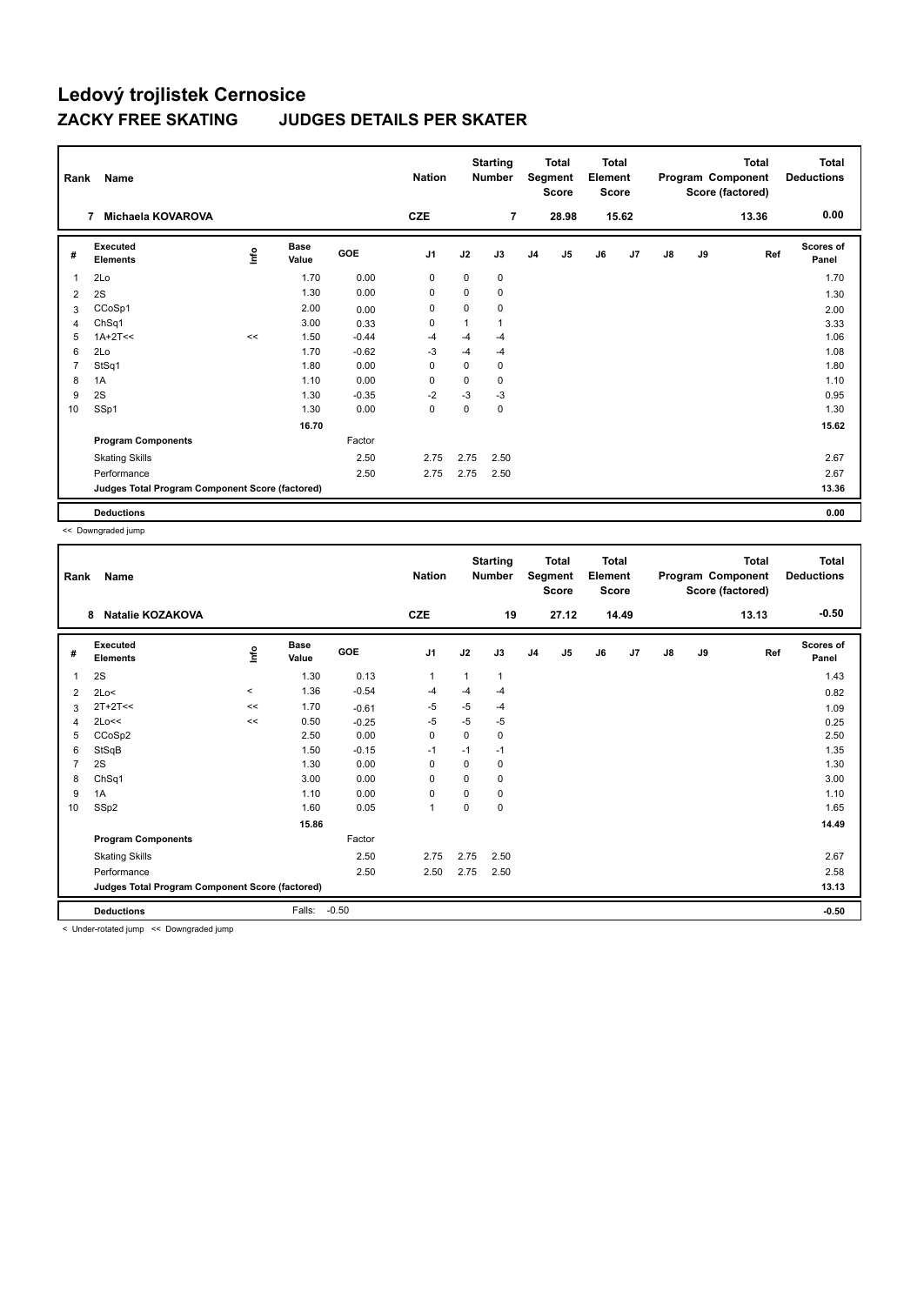| Rank           | Name                                            |      |                      |            | <b>Nation</b>  |              | <b>Starting</b><br><b>Number</b> | Segment        | Total<br><b>Score</b> | <b>Total</b><br>Element<br>Score |    |    |    | <b>Total</b><br>Program Component<br>Score (factored) | <b>Total</b><br><b>Deductions</b> |
|----------------|-------------------------------------------------|------|----------------------|------------|----------------|--------------|----------------------------------|----------------|-----------------------|----------------------------------|----|----|----|-------------------------------------------------------|-----------------------------------|
|                | Vanesa KUBIKOVA<br>9                            |      |                      |            | <b>CZE</b>     |              | 22                               |                | 26.69                 | 14.69                            |    |    |    | 12.50                                                 | $-0.50$                           |
| #              | Executed<br><b>Elements</b>                     | ١nfo | <b>Base</b><br>Value | <b>GOE</b> | J <sub>1</sub> | J2           | J3                               | J <sub>4</sub> | J5                    | J6                               | J7 | J8 | J9 | Ref                                                   | Scores of<br>Panel                |
| 1              | $1A+1T$                                         |      | 1.50                 | 0.07       | $\mathbf{1}$   | $\mathbf{1}$ | 0                                |                |                       |                                  |    |    |    |                                                       | 1.57                              |
| 2              | 2Lo                                             |      | 1.70                 | 0.11       | $\Omega$       | $\mathbf{1}$ | 1                                |                |                       |                                  |    |    |    |                                                       | 1.81                              |
| 3              | ChSq1                                           |      | 3.00                 | 0.00       | 0              | 0            | 0                                |                |                       |                                  |    |    |    |                                                       | 3.00                              |
| 4              | 1A                                              |      | 1.10                 | 0.11       | $\overline{1}$ | 1            | $\mathbf{1}$                     |                |                       |                                  |    |    |    |                                                       | 1.21                              |
| 5              | CCoSp1V                                         |      | 1.50                 | $-0.05$    | 0              | 0            | $-1$                             |                |                       |                                  |    |    |    |                                                       | 1.45                              |
| 6              | StSqB                                           |      | 1.50                 | 0.00       | $\Omega$       | $\mathbf 0$  | 0                                |                |                       |                                  |    |    |    |                                                       | 1.50                              |
| $\overline{7}$ | 2T                                              |      | 1.30                 | 0.00       | 0              | $\mathbf 0$  | $\mathbf 0$                      |                |                       |                                  |    |    |    |                                                       | 1.30                              |
| 8              | 1Lz                                             |      | 0.60                 | 0.00       | 0              | 0            | 0                                |                |                       |                                  |    |    |    |                                                       | 0.60                              |
| 9              | 2S                                              |      | 1.30                 | $-0.65$    | $-5$           | $-5$         | $-5$                             |                |                       |                                  |    |    |    |                                                       | 0.65                              |
| 10             | SSp2                                            |      | 1.60                 | 0.00       | 0              | $\pmb{0}$    | 0                                |                |                       |                                  |    |    |    |                                                       | 1.60                              |
|                |                                                 |      | 15.10                |            |                |              |                                  |                |                       |                                  |    |    |    |                                                       | 14.69                             |
|                | <b>Program Components</b>                       |      |                      | Factor     |                |              |                                  |                |                       |                                  |    |    |    |                                                       |                                   |
|                | <b>Skating Skills</b>                           |      |                      | 2.50       | 2.50           | 2.50         | 2.50                             |                |                       |                                  |    |    |    |                                                       | 2.50                              |
|                | Performance                                     |      |                      | 2.50       | 2.50           | 2.50         | 2.50                             |                |                       |                                  |    |    |    |                                                       | 2.50                              |
|                | Judges Total Program Component Score (factored) |      |                      |            |                |              |                                  |                |                       |                                  |    |    |    |                                                       | 12.50                             |
|                | <b>Deductions</b>                               |      | Falls: -0.50         |            |                |              |                                  |                |                       |                                  |    |    |    |                                                       | $-0.50$                           |
|                |                                                 |      |                      |            |                |              |                                  |                |                       |                                  |    |    |    |                                                       |                                   |
| Rank           | Name                                            |      |                      |            | <b>Nation</b>  |              | <b>Starting</b><br><b>Number</b> | Segment        | <b>Total</b><br>Score | <b>Total</b><br>Element<br>Score |    |    |    | <b>Total</b><br>Program Component<br>Score (factored) | <b>Total</b><br><b>Deductions</b> |

| nain           | <b>INGHIIG</b>                                  |      |                      |         | .              |             | ,,,,,,,,,,   |                | งงฐานงาน<br><b>Score</b> | --------<br><b>Score</b> |                |               |    | 110gruni vomponem<br>Score (factored) | <b>Deaders</b>            |
|----------------|-------------------------------------------------|------|----------------------|---------|----------------|-------------|--------------|----------------|--------------------------|--------------------------|----------------|---------------|----|---------------------------------------|---------------------------|
|                | Eliska HEJMALICKOVA<br>10                       |      |                      |         | <b>CZE</b>     |             | $\mathbf{2}$ |                | 26.61                    |                          | 14.81          |               |    | 12.30                                 | $-0.50$                   |
| #              | Executed<br><b>Elements</b>                     | ١nfo | <b>Base</b><br>Value | GOE     | J <sub>1</sub> | J2          | J3           | J <sub>4</sub> | J5                       | J6                       | J <sub>7</sub> | $\mathsf{J}8$ | J9 | Ref                                   | <b>Scores of</b><br>Panel |
| 1              | CCoSp2                                          |      | 2.50                 | $-0.25$ | $-1$           | $-1$        | $-1$         |                |                          |                          |                |               |    |                                       | 2.25                      |
| 2              | 2S                                              |      | 1.30                 | 0.00    | 0              | 0           | 0            |                |                          |                          |                |               |    |                                       | 1.30                      |
| 3              | ChSq1                                           |      | 3.00                 | 0.00    | 0              | 0           | 0            |                |                          |                          |                |               |    |                                       | 3.00                      |
| 4              | 2Lo                                             |      | 1.70                 | $-0.85$ | $-5$           | $-5$        | $-5$         |                |                          |                          |                |               |    |                                       | 0.85                      |
| 5              | 1F                                              |      | 0.50                 | $-0.05$ | $-1$           | $-1$        | $-1$         |                |                          |                          |                |               |    |                                       | 0.45                      |
| 6              | 2S                                              |      | 1.30                 | $-0.26$ | $-2$           | $-2$        | $-2$         |                |                          |                          |                |               |    |                                       | 1.04                      |
| $\overline{7}$ | $1A+1Lo$                                        |      | 1.60                 | 0.00    | $\mathbf 0$    | $\mathbf 0$ | 0            |                |                          |                          |                |               |    |                                       | 1.60                      |
| 8              | SSp2                                            |      | 1.60                 | 0.16    | $\overline{1}$ |             |              |                |                          |                          |                |               |    |                                       | 1.76                      |
| 9              | StSqB                                           |      | 1.50                 | 0.00    | $\mathbf 0$    | 0           | 0            |                |                          |                          |                |               |    |                                       | 1.50                      |
| 10             | 1A                                              |      | 1.10                 | $-0.04$ | $-1$           | 0           | 0            |                |                          |                          |                |               |    |                                       | 1.06                      |
|                |                                                 |      | 16.10                |         |                |             |              |                |                          |                          |                |               |    |                                       | 14.81                     |
|                | <b>Program Components</b>                       |      |                      | Factor  |                |             |              |                |                          |                          |                |               |    |                                       |                           |
|                | <b>Skating Skills</b>                           |      |                      | 2.50    | 2.50           | 2.50        | 2.50         |                |                          |                          |                |               |    |                                       | 2.50                      |
|                | Performance                                     |      |                      | 2.50    | 2.25           | 2.50        | 2.50         |                |                          |                          |                |               |    |                                       | 2.42                      |
|                | Judges Total Program Component Score (factored) |      |                      |         |                |             |              |                |                          |                          |                |               |    |                                       | 12.30                     |
|                | <b>Deductions</b>                               |      | Falls:               | $-0.50$ |                |             |              |                |                          |                          |                |               |    |                                       | $-0.50$                   |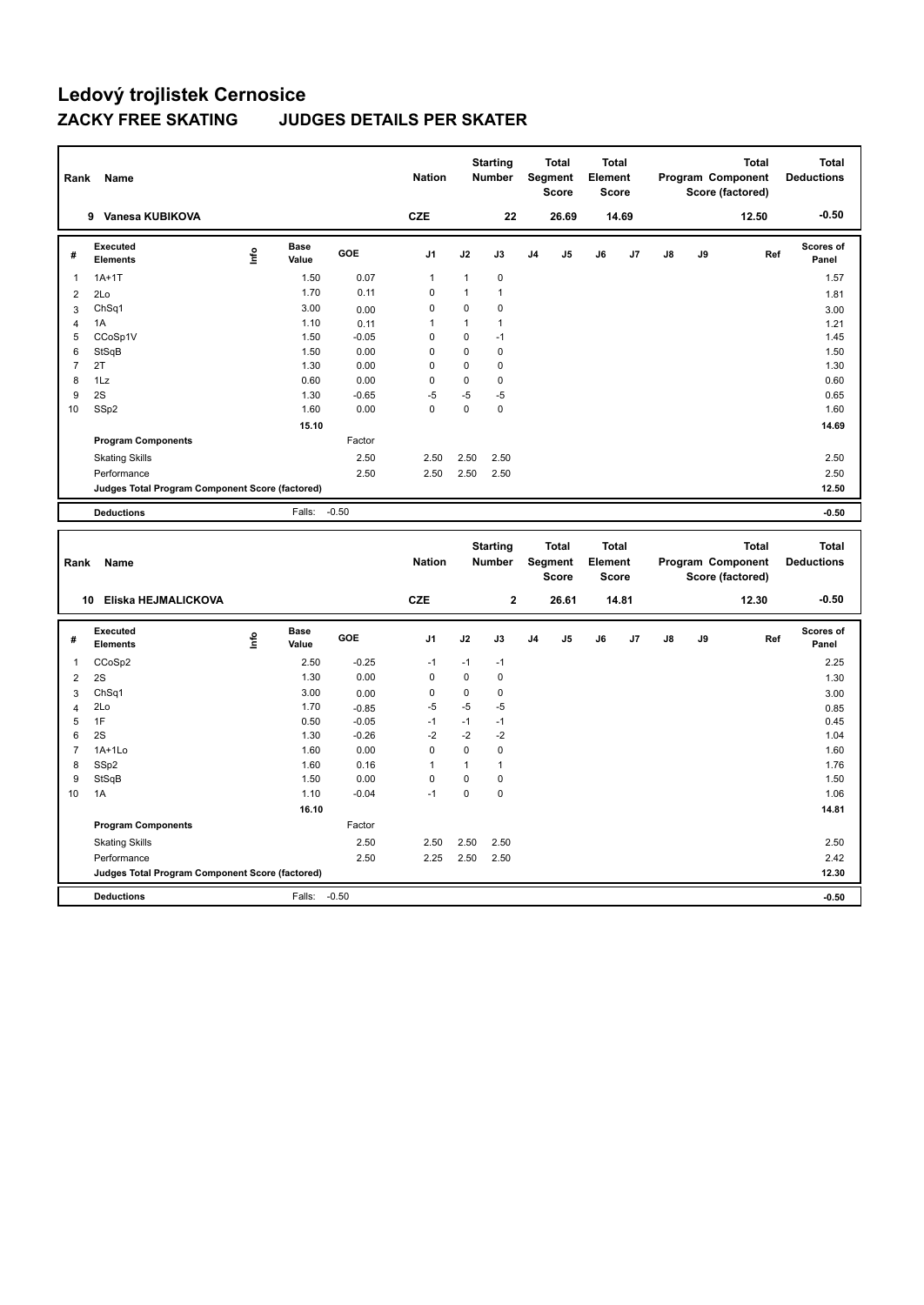| Rank           | Name                                            |                                  |                      |            | <b>Nation</b> |             | <b>Starting</b><br><b>Number</b> |                | <b>Total</b><br>Segment<br><b>Score</b> | <b>Total</b><br>Element<br><b>Score</b> |                |    |    | Total<br>Program Component<br>Score (factored) | <b>Total</b><br><b>Deductions</b> |
|----------------|-------------------------------------------------|----------------------------------|----------------------|------------|---------------|-------------|----------------------------------|----------------|-----------------------------------------|-----------------------------------------|----------------|----|----|------------------------------------------------|-----------------------------------|
|                | Radka CIZKOVA<br>11                             |                                  |                      |            | <b>CZE</b>    |             | 16                               |                | 24.80                                   |                                         | 14.80          |    |    | 10.00                                          | 0.00                              |
| #              | <b>Executed</b><br><b>Elements</b>              | $\mathop{\mathsf{Irr}}\nolimits$ | <b>Base</b><br>Value | <b>GOE</b> | J1            | J2          | J3                               | J <sub>4</sub> | J5                                      | J6                                      | J <sub>7</sub> | J8 | J9 | Ref                                            | <b>Scores of</b><br>Panel         |
| $\overline{1}$ | $1A+1Lo$                                        |                                  | 1.60                 | 0.04       | $\mathbf 1$   | $\mathbf 0$ | 0                                |                |                                         |                                         |                |    |    |                                                | 1.64                              |
| 2              | 2Lo                                             |                                  | 1.70                 | $-0.51$    | $-3$          | $-3$        | $-3$                             |                |                                         |                                         |                |    |    |                                                | 1.19                              |
| 3              | ChSq1                                           |                                  | 3.00                 | $-0.67$    | $-1$          | $-2$        | $-1$                             |                |                                         |                                         |                |    |    |                                                | 2.33                              |
| 4              | 2S                                              |                                  | 1.30                 | $-0.22$    | -1            | $-2$        | $-2$                             |                |                                         |                                         |                |    |    |                                                | 1.08                              |
| 5              | CCoSp2                                          |                                  | 2.50                 | 0.00       | $\mathbf 0$   | 0           | 0                                |                |                                         |                                         |                |    |    |                                                | 2.50                              |
| 6              | 1A                                              |                                  | 1.10                 | $-0.11$    | $-1$          | $-1$        | $-1$                             |                |                                         |                                         |                |    |    |                                                | 0.99                              |
| $\overline{7}$ | 2Lo<                                            | $\prec$                          | 1.36                 | $-0.45$    | $-4$          | $-3$        | $-3$                             |                |                                         |                                         |                |    |    |                                                | 0.91                              |
| 8              | 2S                                              |                                  | 1.30                 | $-0.09$    | $-1$          | $-1$        | 0                                |                |                                         |                                         |                |    |    |                                                | 1.21                              |
| 9              | StSqB                                           |                                  | 1.50                 | $-0.15$    | $-1$          | $-1$        | $-1$                             |                |                                         |                                         |                |    |    |                                                | 1.35                              |
| 10             | SSp2                                            |                                  | 1.60                 | 0.00       | $\mathbf 0$   | $\Omega$    | 0                                |                |                                         |                                         |                |    |    |                                                | 1.60                              |
|                |                                                 |                                  | 16.96                |            |               |             |                                  |                |                                         |                                         |                |    |    |                                                | 14.80                             |
|                | <b>Program Components</b>                       |                                  |                      | Factor     |               |             |                                  |                |                                         |                                         |                |    |    |                                                |                                   |
|                | <b>Skating Skills</b>                           |                                  |                      | 2.50       | 2.00          | 2.00        | 2.00                             |                |                                         |                                         |                |    |    |                                                | 2.00                              |
|                | Performance                                     |                                  |                      | 2.50       | 2.00          | 2.00        | 2.00                             |                |                                         |                                         |                |    |    |                                                | 2.00                              |
|                | Judges Total Program Component Score (factored) |                                  |                      |            |               |             |                                  |                |                                         |                                         |                |    |    |                                                | 10.00                             |
|                | <b>Deductions</b>                               |                                  |                      |            |               |             |                                  |                |                                         |                                         |                |    |    |                                                | 0.00                              |

| Rank           | Name                                            |      |                      |            | <b>Nation</b>  |          | <b>Starting</b><br><b>Number</b> |                | <b>Total</b><br>Segment<br><b>Score</b> | <b>Total</b><br>Element<br><b>Score</b> |                |               |    | <b>Total</b><br>Program Component<br>Score (factored) | <b>Total</b><br><b>Deductions</b> |
|----------------|-------------------------------------------------|------|----------------------|------------|----------------|----------|----------------------------------|----------------|-----------------------------------------|-----------------------------------------|----------------|---------------|----|-------------------------------------------------------|-----------------------------------|
|                | <b>Marketa KODYSOVA</b><br>12                   |      |                      |            | <b>CZE</b>     |          | 4                                |                | 24.68                                   |                                         | 14.75          |               |    | 10.43                                                 | $-0.50$                           |
| #              | Executed<br><b>Elements</b>                     | ١nfo | <b>Base</b><br>Value | <b>GOE</b> | J1             | J2       | J3                               | J <sub>4</sub> | J5                                      | J6                                      | J <sub>7</sub> | $\mathsf{J}8$ | J9 | Ref                                                   | <b>Scores of</b><br>Panel         |
| 1              | 2T                                              |      | 1.30                 | $-0.65$    | $-5$           | $-5$     | $-5$                             |                |                                         |                                         |                |               |    |                                                       | 0.65                              |
| 2              | 2Lo                                             |      | 1.70                 | $-0.57$    | -3             | $-4$     | $-3$                             |                |                                         |                                         |                |               |    |                                                       | 1.13                              |
| 3              | 2S                                              |      | 1.30                 | $-0.52$    | -4             | $-4$     | $-4$                             |                |                                         |                                         |                |               |    |                                                       | 0.78                              |
| 4              | StSqB                                           |      | 1.50                 | $-0.15$    | $-1$           | $-1$     | $-1$                             |                |                                         |                                         |                |               |    |                                                       | 1.35                              |
| 5              | SSp2                                            |      | 1.60                 | 0.05       |                | 0        | 0                                |                |                                         |                                         |                |               |    |                                                       | 1.65                              |
| 6              | ChSq1                                           |      | 3.00                 | 0.00       | $\mathbf 0$    | $\Omega$ | 0                                |                |                                         |                                         |                |               |    |                                                       | 3.00                              |
| $\overline{7}$ | $1A+1Lo$                                        |      | 1.60                 | 0.04       | $\overline{1}$ | 0        | 0                                |                |                                         |                                         |                |               |    |                                                       | 1.64                              |
| 8              | FCCoSp2                                         |      | 2.50                 | 0.00       | $\mathbf 0$    | 0        | 0                                |                |                                         |                                         |                |               |    |                                                       | 2.50                              |
| 9              | 2S                                              |      | 1.30                 | $-0.35$    | $-2$           | $-3$     | $-3$                             |                |                                         |                                         |                |               |    |                                                       | 0.95                              |
| 10             | 1A                                              |      | 1.10                 | 0.00       | $\pmb{0}$      | 0        | 0                                |                |                                         |                                         |                |               |    |                                                       | 1.10                              |
|                |                                                 |      | 16.90                |            |                |          |                                  |                |                                         |                                         |                |               |    |                                                       | 14.75                             |
|                | <b>Program Components</b>                       |      |                      | Factor     |                |          |                                  |                |                                         |                                         |                |               |    |                                                       |                                   |
|                | <b>Skating Skills</b>                           |      |                      | 2.50       | 2.00           | 2.25     | 2.25                             |                |                                         |                                         |                |               |    |                                                       | 2.17                              |
|                | Performance                                     |      |                      | 2.50       | 2.00           | 2.00     | 2.00                             |                |                                         |                                         |                |               |    |                                                       | 2.00                              |
|                | Judges Total Program Component Score (factored) |      |                      |            |                |          |                                  |                |                                         |                                         |                |               |    |                                                       | 10.43                             |
|                | <b>Deductions</b>                               |      | Falls:               | $-0.50$    |                |          |                                  |                |                                         |                                         |                |               |    |                                                       | $-0.50$                           |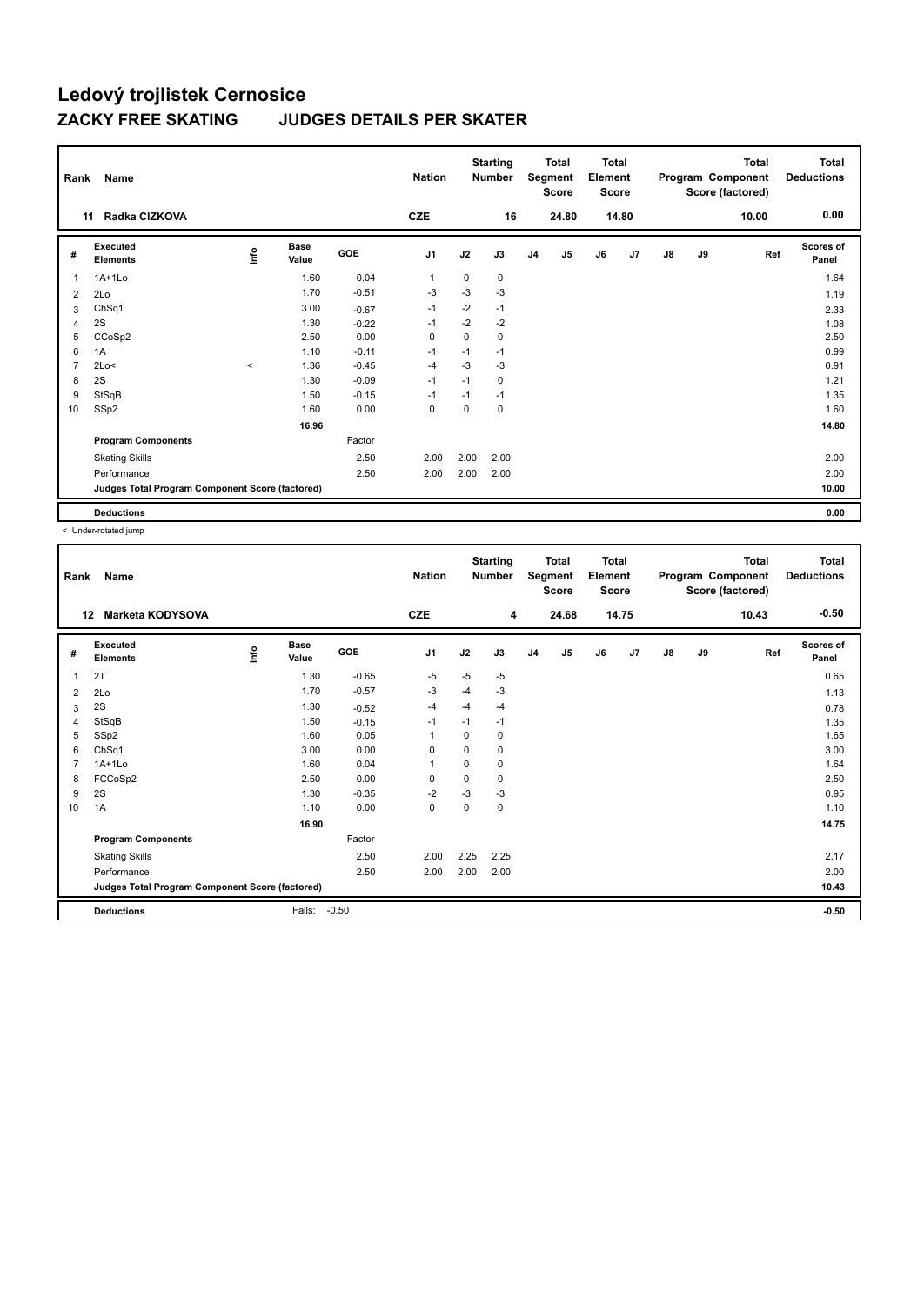| Rank           | Name                                            |      |                      |         | <b>Nation</b>  |             | <b>Starting</b><br><b>Number</b> |                | <b>Total</b><br>Segment<br><b>Score</b>        | <b>Total</b><br>Element<br><b>Score</b> |       |               |    | <b>Total</b><br><b>Program Component</b><br>Score (factored) | <b>Total</b><br><b>Deductions</b> |
|----------------|-------------------------------------------------|------|----------------------|---------|----------------|-------------|----------------------------------|----------------|------------------------------------------------|-----------------------------------------|-------|---------------|----|--------------------------------------------------------------|-----------------------------------|
| 13             | <b>Karolina RYSAVA</b>                          |      |                      |         | <b>CZE</b>     |             | 28                               |                | 24.58                                          |                                         | 12.98 |               |    | 12.10                                                        | $-0.50$                           |
| #              | <b>Executed</b><br><b>Elements</b>              | lnfo | <b>Base</b><br>Value | GOE     | J <sub>1</sub> | J2          | J3                               | J <sub>4</sub> | J <sub>5</sub>                                 | J6                                      | J7    | $\mathsf{J}8$ | J9 | Ref                                                          | <b>Scores of</b><br>Panel         |
| $\overline{1}$ | 1A                                              |      | 1.10                 | 0.00    | 0              | 0           | 0                                |                |                                                |                                         |       |               |    |                                                              | 1.10                              |
| 2              | 2S                                              |      | 1.30                 | $-0.65$ | $-5$           | $-5$        | $-5$                             |                |                                                |                                         |       |               |    |                                                              | 0.65                              |
| 3              | CCoSp1                                          |      | 2.00                 | 0.00    | 0              | $\mathbf 0$ | $\mathbf 0$                      |                |                                                |                                         |       |               |    |                                                              | 2.00                              |
| 4              | 1F                                              |      | 0.50                 | 0.00    | 0              | $\mathbf 0$ | 0                                |                |                                                |                                         |       |               |    |                                                              | 0.50                              |
| 5              | ChSq1                                           |      | 3.00                 | 0.17    | $\overline{1}$ | $\mathbf 0$ | $\mathbf 0$                      |                |                                                |                                         |       |               |    |                                                              | 3.17                              |
| 6              | 1Lz                                             |      | 0.60                 | 0.00    | 0              | $\mathbf 0$ | 0                                |                |                                                |                                         |       |               |    |                                                              | 0.60                              |
| $\overline{7}$ | 1Lo                                             |      | 0.50                 | 0.00    | 0              | $\mathbf 0$ | $\mathbf 0$                      |                |                                                |                                         |       |               |    |                                                              | 0.50                              |
| 8              | StSqB                                           |      | 1.50                 | $-0.30$ | $-2$           | $-2$        | $-2$                             |                |                                                |                                         |       |               |    |                                                              | 1.20                              |
| 9              | $1A+1T$                                         |      | 1.50                 | 0.00    | $\mathbf 0$    | $\mathbf 0$ | $\mathbf 0$                      |                |                                                |                                         |       |               |    |                                                              | 1.50                              |
| 10             | SSp2                                            |      | 1.60                 | 0.16    | $\mathbf{1}$   | 1           | $\mathbf{1}$                     |                |                                                |                                         |       |               |    |                                                              | 1.76                              |
|                |                                                 |      | 13.60                |         |                |             |                                  |                |                                                |                                         |       |               |    |                                                              | 12.98                             |
|                | <b>Program Components</b>                       |      |                      | Factor  |                |             |                                  |                |                                                |                                         |       |               |    |                                                              |                                   |
|                | <b>Skating Skills</b>                           |      |                      | 2.50    | 2.50           | 2.50        | 2.25                             |                |                                                |                                         |       |               |    |                                                              | 2.42                              |
|                | Performance                                     |      |                      | 2.50    | 2.50           | 2.50        | 2.25                             |                |                                                |                                         |       |               |    |                                                              | 2.42                              |
|                | Judges Total Program Component Score (factored) |      |                      |         |                |             |                                  |                |                                                |                                         |       |               |    |                                                              | 12.10                             |
|                | <b>Deductions</b>                               |      | Falls: -0.50         |         |                |             |                                  |                |                                                |                                         |       |               |    |                                                              | $-0.50$                           |
|                |                                                 |      |                      |         |                |             |                                  |                |                                                |                                         |       |               |    |                                                              |                                   |
| Rank           | Name                                            |      |                      |         | <b>Nation</b>  |             | <b>Starting</b><br><b>Number</b> |                | <b>Total</b><br><b>Segment</b><br><b>Score</b> | Total<br>Element<br><b>Score</b>        |       |               |    | <b>Total</b><br>Program Component<br>Score (factored)        | <b>Total</b><br><b>Deductions</b> |

|                | <b>Barbora BELOHRADSKA</b><br>14                |      |                      |         | <b>CZE</b>     |              | 27          |                | 24.11          |    | 12.73 |    |    | 11.88 | $-0.50$            |
|----------------|-------------------------------------------------|------|----------------------|---------|----------------|--------------|-------------|----------------|----------------|----|-------|----|----|-------|--------------------|
| #              | Executed<br><b>Elements</b>                     | Info | <b>Base</b><br>Value | GOE     | J <sub>1</sub> | J2           | J3          | J <sub>4</sub> | J <sub>5</sub> | J6 | J7    | J8 | J9 | Ref   | Scores of<br>Panel |
| 1              | 1A                                              |      | 1.10                 | $-0.44$ | $-4$           | $-4$         | $-4$        |                |                |    |       |    |    |       | 0.66               |
| $\overline{2}$ | 1Lz+1Lo                                         |      | 1.10                 | 0.02    | $\mathbf 0$    | $\mathbf{1}$ | 0           |                |                |    |       |    |    |       | 1.12               |
| 3              | CCoSp2                                          |      | 2.50                 | $-0.42$ | $-1$           | $-2$         | $-2$        |                |                |    |       |    |    |       | 2.08               |
| $\overline{4}$ | 2S                                              |      | 1.30                 | 0.00    | 0              | 0            | 0           |                |                |    |       |    |    |       | 1.30               |
| 5              | StSq1                                           |      | 1.80                 | $-0.18$ | $-1$           | $-1$         | $-1$        |                |                |    |       |    |    |       | 1.62               |
| 6              | ChSq1                                           |      | 3.00                 | 0.00    | 0              | 0            | 0           |                |                |    |       |    |    |       | 3.00               |
| $\overline{7}$ | 1Lo                                             |      | 0.50                 | 0.00    | 0              | 0            | 0           |                |                |    |       |    |    |       | 0.50               |
| 8              | 2S                                              |      | 1.30                 | $-0.65$ | $-5$           | $-5$         | -5          |                |                |    |       |    |    |       | 0.65               |
| 9              | 1F                                              |      | 0.50                 | 0.00    | $\mathbf 0$    | 0            | $\mathbf 0$ |                |                |    |       |    |    |       | 0.50               |
| 10             | SSp1                                            |      | 1.30                 | 0.00    | 0              | 0            | $\mathbf 0$ |                |                |    |       |    |    |       | 1.30               |
|                |                                                 |      | 14.40                |         |                |              |             |                |                |    |       |    |    |       | 12.73              |
|                | <b>Program Components</b>                       |      |                      | Factor  |                |              |             |                |                |    |       |    |    |       |                    |
|                | <b>Skating Skills</b>                           |      |                      | 2.50    | 2.50           | 2.50         | 2.25        |                |                |    |       |    |    |       | 2.42               |
|                | Performance                                     |      |                      | 2.50    | 2.25           | 2.50         | 2.25        |                |                |    |       |    |    |       | 2.33               |
|                | Judges Total Program Component Score (factored) |      |                      |         |                |              |             |                |                |    |       |    |    |       | 11.88              |
|                | <b>Deductions</b>                               |      | Falls:               | $-0.50$ |                |              |             |                |                |    |       |    |    |       | $-0.50$            |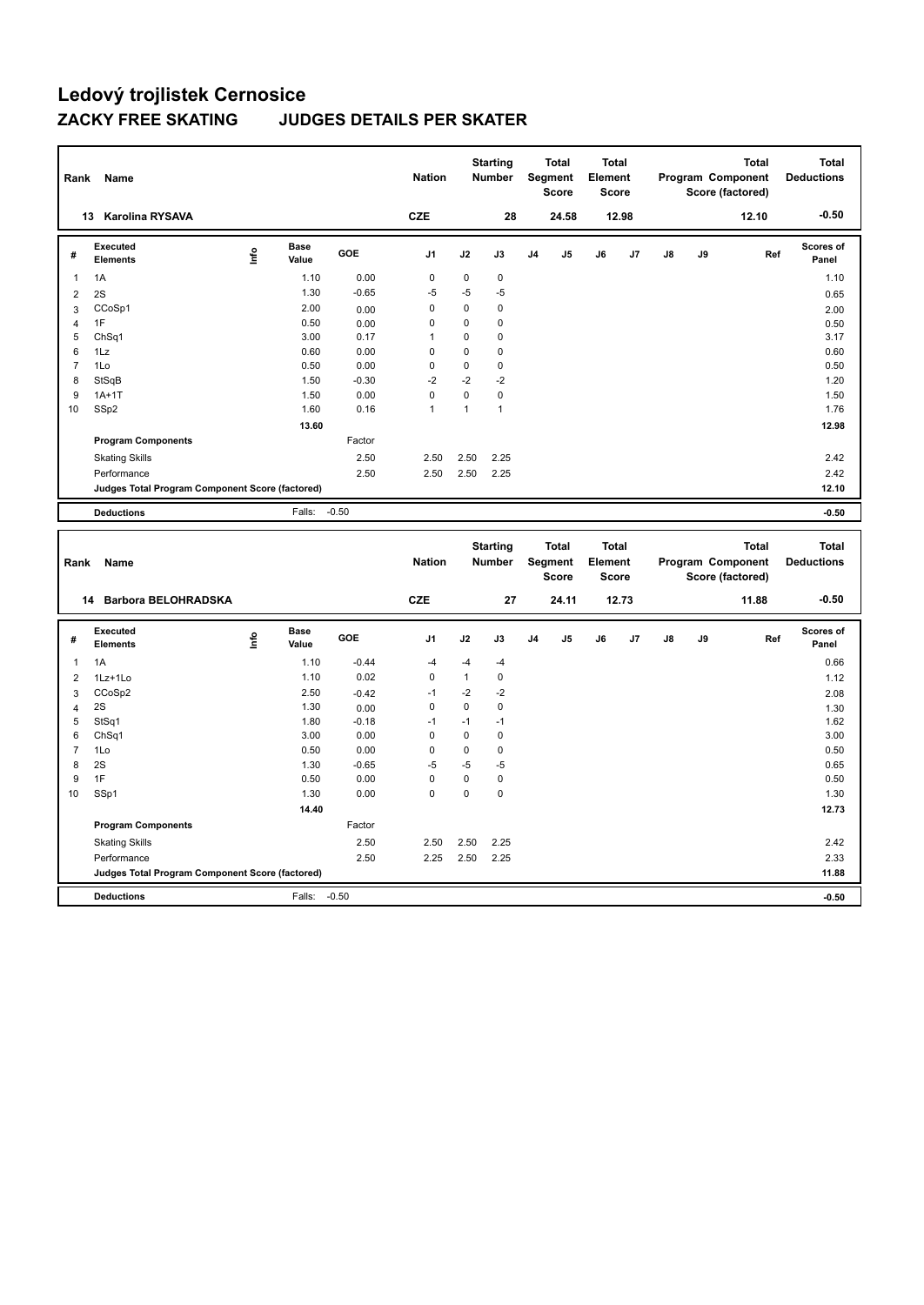| Rank           | Name                                            |                                  |                      |            | <b>Nation</b> |             | <b>Starting</b><br><b>Number</b> |                | <b>Total</b><br>Segment<br><b>Score</b> | <b>Total</b><br>Element<br><b>Score</b> |       |    |    | <b>Total</b><br>Program Component<br>Score (factored) | <b>Total</b><br><b>Deductions</b> |
|----------------|-------------------------------------------------|----------------------------------|----------------------|------------|---------------|-------------|----------------------------------|----------------|-----------------------------------------|-----------------------------------------|-------|----|----|-------------------------------------------------------|-----------------------------------|
| 15             | <b>Barbora SULISTOVA</b>                        |                                  |                      |            | <b>CZE</b>    |             | 29                               |                | 23.25                                   |                                         | 12.42 |    |    | 10.83                                                 | 0.00                              |
| #              | Executed<br><b>Elements</b>                     | $\mathop{\mathsf{Irr}}\nolimits$ | <b>Base</b><br>Value | <b>GOE</b> | J1            | J2          | J3                               | J <sub>4</sub> | J <sub>5</sub>                          | J6                                      | J7    | J8 | J9 | Ref                                                   | Scores of<br>Panel                |
| $\mathbf{1}$   | 1A                                              |                                  | 1.10                 | 0.00       | $\mathbf 0$   | $\Omega$    | $\mathbf 0$                      |                |                                         |                                         |       |    |    |                                                       | 1.10                              |
| 2              | 2T                                              |                                  | 1.30                 | $-0.39$    | $-3$          | $-3$        | $-3$                             |                |                                         |                                         |       |    |    |                                                       | 0.91                              |
| 3              | SSp1                                            |                                  | 1.30                 | 0.00       | 0             | $\mathbf 0$ | 0                                |                |                                         |                                         |       |    |    |                                                       | 1.30                              |
| $\overline{4}$ | StSq1                                           |                                  | 1.80                 | 0.00       | 0             | 0           | 0                                |                |                                         |                                         |       |    |    |                                                       | 1.80                              |
| 5              | 2S                                              |                                  | 1.30                 | $-0.39$    | $-3$          | $-3$        | $-3$                             |                |                                         |                                         |       |    |    |                                                       | 0.91                              |
| 6              | $1A+1T$                                         |                                  | 1.50                 | $-0.07$    | $-1$          | $-1$        | 0                                |                |                                         |                                         |       |    |    |                                                       | 1.43                              |
| $\overline{7}$ | ChSq1                                           |                                  | 3.00                 | 0.00       | 0             | $\mathbf 0$ | $\mathbf 0$                      |                |                                         |                                         |       |    |    |                                                       | 3.00                              |
| 8              | 1Lo                                             |                                  | 0.50                 | $-0.05$    | $-1$          | $-1$        | $-1$                             |                |                                         |                                         |       |    |    |                                                       | 0.45                              |
| 9              | 1F                                              |                                  | 0.50                 | 0.00       | $\Omega$      | $\Omega$    | 0                                |                |                                         |                                         |       |    |    |                                                       | 0.50                              |
| 10             | CCoSpBV                                         |                                  | 1.28                 | $-0.26$    | $-2$          | $-2$        | $-2$                             |                |                                         |                                         |       |    |    |                                                       | 1.02                              |
|                |                                                 |                                  | 13.58                |            |               |             |                                  |                |                                         |                                         |       |    |    |                                                       | 12.42                             |
|                | <b>Program Components</b>                       |                                  |                      | Factor     |               |             |                                  |                |                                         |                                         |       |    |    |                                                       |                                   |
|                | <b>Skating Skills</b>                           |                                  |                      | 2.50       | 2.25          | 2.25        | 2.25                             |                |                                         |                                         |       |    |    |                                                       | 2.25                              |
|                | Performance                                     |                                  |                      | 2.50       | 2.25          | 2.00        | 2.00                             |                |                                         |                                         |       |    |    |                                                       | 2.08                              |
|                | Judges Total Program Component Score (factored) |                                  |                      |            |               |             |                                  |                |                                         |                                         |       |    |    |                                                       | 10.83                             |
|                | <b>Deductions</b>                               |                                  |                      |            |               |             |                                  |                |                                         |                                         |       |    |    |                                                       | 0.00                              |
|                |                                                 |                                  |                      |            |               |             |                                  |                |                                         |                                         |       |    |    |                                                       |                                   |

| Rank           | Name                                            |             |                      |         | <b>Nation</b>  |      | <b>Starting</b><br><b>Number</b> |                | <b>Total</b><br>Segment<br><b>Score</b> | <b>Total</b><br>Element<br><b>Score</b> |       |               |    | <b>Total</b><br>Program Component<br>Score (factored) | <b>Total</b><br><b>Deductions</b> |
|----------------|-------------------------------------------------|-------------|----------------------|---------|----------------|------|----------------------------------|----------------|-----------------------------------------|-----------------------------------------|-------|---------------|----|-------------------------------------------------------|-----------------------------------|
|                | <b>Ester DISHA</b><br>16                        |             |                      |         | <b>CZE</b>     |      | 26                               |                | 23.19                                   |                                         | 11.73 |               |    | 11.46                                                 | 0.00                              |
| #              | Executed<br><b>Elements</b>                     | <u>info</u> | <b>Base</b><br>Value | GOE     | J <sub>1</sub> | J2   | J3                               | J <sub>4</sub> | J5                                      | J6                                      | J7    | $\mathsf{J}8$ | J9 | Ref                                                   | Scores of<br>Panel                |
| $\overline{1}$ | 1F                                              |             | 0.50                 | 0.00    | 0              | 0    | 0                                |                |                                         |                                         |       |               |    |                                                       | 0.50                              |
| $\overline{2}$ | 1Lz+1Lo                                         |             | 1.10                 | 0.00    | $\pmb{0}$      | 0    | $\pmb{0}$                        |                |                                         |                                         |       |               |    |                                                       | 1.10                              |
| 3              | CCoSpB                                          |             | 1.70                 | $-0.17$ | $-1$           | $-1$ | $-1$                             |                |                                         |                                         |       |               |    |                                                       | 1.53                              |
| $\overline{4}$ | StSqB                                           |             | 1.50                 | $-0.30$ | $-2$           | $-2$ | $-2$                             |                |                                         |                                         |       |               |    |                                                       | 1.20                              |
| 5              | 1A                                              |             | 1.10                 | 0.00    | 0              | 0    | 0                                |                |                                         |                                         |       |               |    |                                                       | 1.10                              |
| 6              | ChSq1                                           |             | 3.00                 | 0.00    | 0              | 0    | 0                                |                |                                         |                                         |       |               |    |                                                       | 3.00                              |
| $\overline{7}$ | 1Lz                                             |             | 0.60                 | 0.00    | 0              | 0    | 0                                |                |                                         |                                         |       |               |    |                                                       | 0.60                              |
| 8              | 1A                                              |             | 1.10                 | 0.00    | 0              | 0    | 0                                |                |                                         |                                         |       |               |    |                                                       | 1.10                              |
| 9              | 1F                                              |             | 0.50                 | 0.00    | $\mathbf 0$    | 0    | $\mathbf 0$                      |                |                                         |                                         |       |               |    |                                                       | 0.50                              |
| 10             | SSpB                                            |             | 1.10                 | 0.00    | 0              | 0    | $\mathbf 0$                      |                |                                         |                                         |       |               |    |                                                       | 1.10                              |
|                |                                                 |             | 12.20                |         |                |      |                                  |                |                                         |                                         |       |               |    |                                                       | 11.73                             |
|                | <b>Program Components</b>                       |             |                      | Factor  |                |      |                                  |                |                                         |                                         |       |               |    |                                                       |                                   |
|                | <b>Skating Skills</b>                           |             |                      | 2.50    | 2.25           | 2.25 | 2.25                             |                |                                         |                                         |       |               |    |                                                       | 2.25                              |
|                | Performance                                     |             |                      | 2.50    | 2.50           | 2.25 | 2.25                             |                |                                         |                                         |       |               |    |                                                       | 2.33                              |
|                | Judges Total Program Component Score (factored) |             |                      |         |                |      |                                  |                |                                         |                                         |       |               |    |                                                       | 11.46                             |
|                | <b>Deductions</b>                               |             |                      |         |                |      |                                  |                |                                         |                                         |       |               |    |                                                       | 0.00                              |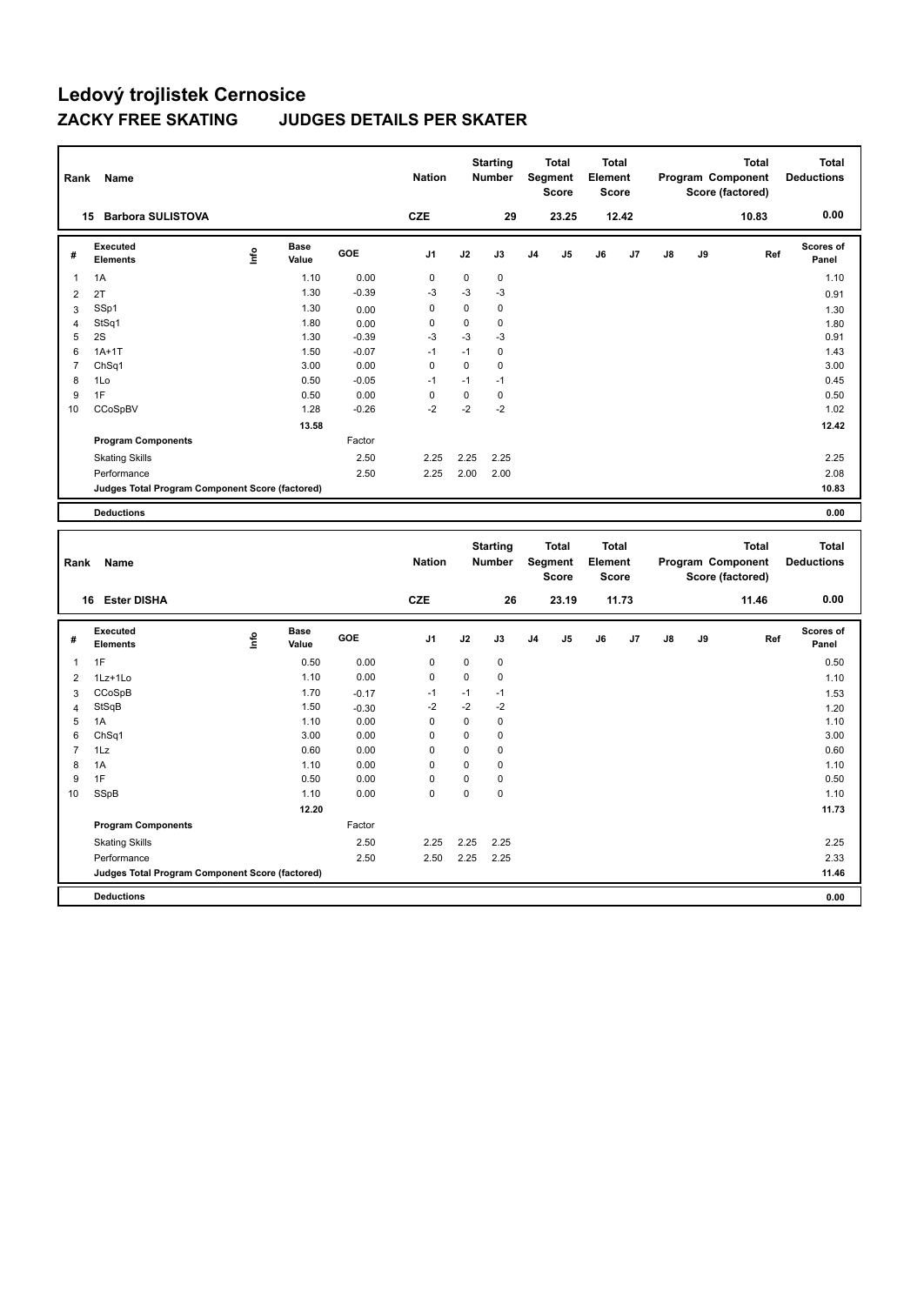| Rank           | Name                                            |      |                      |            | <b>Nation</b> |              | <b>Starting</b><br>Number        | Segment        | <b>Total</b><br><b>Score</b> | <b>Total</b><br>Element<br><b>Score</b> |    |    |    | <b>Total</b><br>Program Component<br>Score (factored) | <b>Total</b><br><b>Deductions</b> |
|----------------|-------------------------------------------------|------|----------------------|------------|---------------|--------------|----------------------------------|----------------|------------------------------|-----------------------------------------|----|----|----|-------------------------------------------------------|-----------------------------------|
| 17             | <b>Rozalie BENESOVA</b>                         |      |                      |            | <b>CZE</b>    |              | 8                                |                | 22.46                        | 11.08                                   |    |    |    | 11.88                                                 | $-0.50$                           |
| #              | Executed<br><b>Elements</b>                     | ١nf٥ | <b>Base</b><br>Value | <b>GOE</b> | J1            | J2           | J3                               | J <sub>4</sub> | J5                           | J6                                      | J7 | J8 | J9 | Ref                                                   | <b>Scores of</b><br>Panel         |
| $\overline{1}$ | $1A+2Lo$                                        |      | 2.80                 | $-0.45$    | $-2$          | $-3$         | $-3$                             |                |                              |                                         |    |    |    |                                                       | 2.35                              |
| 2              | 2S                                              |      | 1.30                 | 0.00       | 0             | 0            | 0                                |                |                              |                                         |    |    |    |                                                       | 1.30                              |
| 3              | 2Lo                                             |      | 1.70                 | $-0.85$    | -5            | -5           | $-5$                             |                |                              |                                         |    |    |    |                                                       | 0.85                              |
| 4              | CCoSp1V                                         |      | 1.50                 | $-0.20$    | $-1$          | $-1$         | $-2$                             |                |                              |                                         |    |    |    |                                                       | 1.30                              |
| 5              | 1Lz                                             |      | 0.60                 | 0.02       | $\mathbf 0$   | $\mathbf{1}$ | 0                                |                |                              |                                         |    |    |    |                                                       | 0.62                              |
| 6              | 1A                                              |      | 1.10                 | 0.00       | $\mathbf 0$   | $\mathbf 0$  | 0                                |                |                              |                                         |    |    |    |                                                       | 1.10                              |
| $\overline{7}$ | StSqB                                           |      | 1.50                 | $-0.45$    | $-3$          | $-3$         | $-3$                             |                |                              |                                         |    |    |    |                                                       | 1.05                              |
| 8              | ChSq                                            |      | 0.00                 | 0.00       | ٠             |              | $\blacksquare$                   |                |                              |                                         |    |    |    |                                                       | 0.00                              |
| 9              | 2S                                              |      | 1.30                 | 0.00       | $\mathbf 0$   | $\mathbf 0$  | 0                                |                |                              |                                         |    |    |    |                                                       | 1.30                              |
| 10             | CSp1                                            |      | 1.40                 | $-0.19$    | $-2$          | $-1$         | $-1$                             |                |                              |                                         |    |    |    |                                                       | 1.21                              |
|                |                                                 |      | 13.20                |            |               |              |                                  |                |                              |                                         |    |    |    |                                                       | 11.08                             |
|                | <b>Program Components</b>                       |      |                      | Factor     |               |              |                                  |                |                              |                                         |    |    |    |                                                       |                                   |
|                | <b>Skating Skills</b>                           |      |                      | 2.50       | 2.50          | 2.50         | 2.50                             |                |                              |                                         |    |    |    |                                                       | 2.50                              |
|                | Performance                                     |      |                      | 2.50       | 2.25          | 2.25         | 2.25                             |                |                              |                                         |    |    |    |                                                       | 2.25                              |
|                | Judges Total Program Component Score (factored) |      |                      |            |               |              |                                  |                |                              |                                         |    |    |    |                                                       | 11.88                             |
|                | <b>Deductions</b>                               |      | Falls:               | $-0.50$    |               |              |                                  |                |                              |                                         |    |    |    |                                                       | $-0.50$                           |
| Rank           | <b>Name</b>                                     |      |                      |            | <b>Nation</b> |              | <b>Starting</b><br><b>Number</b> | Segment        | <b>Total</b><br><b>Score</b> | <b>Total</b><br>Element<br><b>Score</b> |    |    |    | <b>Total</b><br>Program Component<br>Score (factored) | <b>Total</b><br><b>Deductions</b> |

|                |                                                 |      |                      |         |             |                |             |                | Score          | <b>Score</b> |       |               |    | Score (factored) |                    |
|----------------|-------------------------------------------------|------|----------------------|---------|-------------|----------------|-------------|----------------|----------------|--------------|-------|---------------|----|------------------|--------------------|
|                | Zoe PRASILOVA<br>18                             |      |                      |         | <b>CZE</b>  |                | 3           |                | 21.97          |              | 10.29 |               |    | 11.68            | 0.00               |
| #              | Executed<br><b>Elements</b>                     | ١nfo | <b>Base</b><br>Value | GOE     | J1          | J2             | J3          | J <sub>4</sub> | J <sub>5</sub> | J6           | J7    | $\mathsf{J}8$ | J9 | Ref              | Scores of<br>Panel |
| 1              | 1A                                              |      | 1.10                 | 0.00    | $\mathbf 0$ | $\mathbf 0$    | $\mathbf 0$ |                |                |              |       |               |    |                  | 1.10               |
| 2              | $1F+1Lo$                                        |      | 1.00                 | 0.00    | 0           | 0              | 0           |                |                |              |       |               |    |                  | 1.00               |
| 3              | 1A                                              |      | 1.10                 | 0.00    | 0           | 0              | 0           |                |                |              |       |               |    |                  | 1.10               |
| 4              | CCoSp2                                          |      | 2.50                 | 0.00    | 0           | 0              | 0           |                |                |              |       |               |    |                  | 2.50               |
| 5              | StSqB                                           |      | 1.50                 | $-0.25$ | $-2$        | $-2$           | $-1$        |                |                |              |       |               |    |                  | 1.25               |
| 6              | 1Lz                                             |      | 0.60                 | $-0.02$ | 0           | $-1$           | 0           |                |                |              |       |               |    |                  | 0.58               |
| $\overline{7}$ | 1Lo                                             |      | 0.50                 | 0.00    | 0           | $\mathbf 0$    | $\mathbf 0$ |                |                |              |       |               |    |                  | 0.50               |
| 8              | ChSq                                            |      | 0.00                 | 0.00    |             |                |             |                |                |              |       |               |    |                  | 0.00               |
| 9              | 1F                                              |      | 0.50                 | 0.00    | 0           | 0              | 0           |                |                |              |       |               |    |                  | 0.50               |
| 10             | SSp2                                            |      | 1.60                 | 0.16    | 1           | $\overline{1}$ |             |                |                |              |       |               |    |                  | 1.76               |
|                |                                                 |      | 10.40                |         |             |                |             |                |                |              |       |               |    |                  | 10.29              |
|                | <b>Program Components</b>                       |      |                      | Factor  |             |                |             |                |                |              |       |               |    |                  |                    |
|                | <b>Skating Skills</b>                           |      |                      | 2.50    | 2.25        | 2.25           | 2.25        |                |                |              |       |               |    |                  | 2.25               |
|                | Performance                                     |      |                      | 2.50    | 2.25        | 2.50           | 2.50        |                |                |              |       |               |    |                  | 2.42               |
|                | Judges Total Program Component Score (factored) |      |                      |         |             |                |             |                |                |              |       |               |    |                  | 11.68              |
|                | <b>Deductions</b>                               |      |                      |         |             |                |             |                |                |              |       |               |    |                  | 0.00               |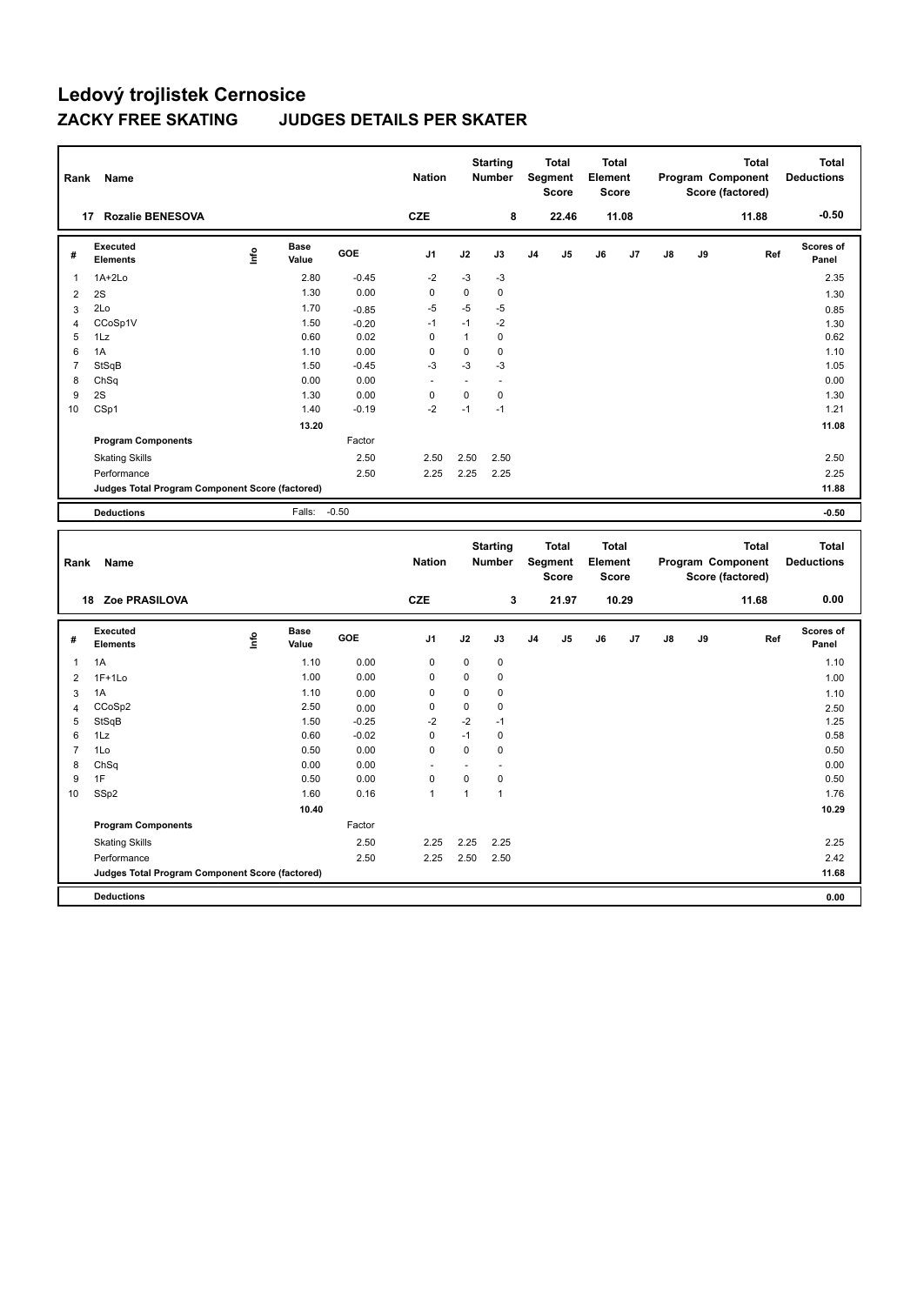| Rank | Name                                            |    |                      |         | <b>Nation</b>  |      | <b>Starting</b><br><b>Number</b> |                | <b>Total</b><br>Segment<br><b>Score</b> | <b>Total</b><br>Element<br><b>Score</b> |       |               |    | Total<br>Program Component<br>Score (factored) | <b>Total</b><br><b>Deductions</b> |
|------|-------------------------------------------------|----|----------------------|---------|----------------|------|----------------------------------|----------------|-----------------------------------------|-----------------------------------------|-------|---------------|----|------------------------------------------------|-----------------------------------|
|      | <b>Lucie HOSNEDLOVA</b><br>19                   |    |                      |         | <b>CZE</b>     |      | 15                               |                | 21.85                                   |                                         | 12.85 |               |    | 10.00                                          | $-1.00$                           |
| #    | Executed<br><b>Elements</b>                     | ۴ů | <b>Base</b><br>Value | GOE     | J <sub>1</sub> | J2   | J3                               | J <sub>4</sub> | J5                                      | J6                                      | J7    | $\mathsf{J}8$ | J9 | Ref                                            | <b>Scores of</b><br>Panel         |
| 1    | 2S                                              |    | 1.30                 | 0.00    | 0              | 0    | 0                                |                |                                         |                                         |       |               |    |                                                | 1.30                              |
| 2    | $1A+1Lo$                                        |    | 1.60                 | 0.07    | $\mathbf{1}$   | 1    | 0                                |                |                                         |                                         |       |               |    |                                                | 1.67                              |
| 3    | 2T                                              |    | 1.30                 | 0.00    | 0              | 0    | 0                                |                |                                         |                                         |       |               |    |                                                | 1.30                              |
| 4    | CCoSp2V                                         |    | 1.88                 | $-0.38$ | $-2$           | $-2$ | $-2$                             |                |                                         |                                         |       |               |    |                                                | 1.50                              |
| 5    | 2Sq                                             | q  | 1.30                 | $-0.65$ | -5             | $-5$ | $-5$                             |                |                                         |                                         |       |               |    |                                                | 0.65                              |
| 6    | 1A                                              |    | 1.10                 | 0.00    | 0              | 0    | 0                                |                |                                         |                                         |       |               |    |                                                | 1.10                              |
| 7    | StSqB                                           |    | 1.50                 | $-0.30$ | $-2$           | $-2$ | $-2$                             |                |                                         |                                         |       |               |    |                                                | 1.20                              |
| 8    | 2Lo<<                                           | << | 0.50                 | $-0.25$ | $-5$           | $-5$ | $-5$                             |                |                                         |                                         |       |               |    |                                                | 0.25                              |
| 9    | ChSq1                                           |    | 3.00                 | $-0.83$ | $-2$           | $-2$ | $-1$                             |                |                                         |                                         |       |               |    |                                                | 2.17                              |
| 10   | SS <sub>p2</sub>                                |    | 1.60                 | 0.11    | $\mathbf{1}$   | 1    | 0                                |                |                                         |                                         |       |               |    |                                                | 1.71                              |
|      |                                                 |    | 15.08                |         |                |      |                                  |                |                                         |                                         |       |               |    |                                                | 12.85                             |
|      | <b>Program Components</b>                       |    |                      | Factor  |                |      |                                  |                |                                         |                                         |       |               |    |                                                |                                   |
|      | <b>Skating Skills</b>                           |    |                      | 2.50    | 2.00           | 2.00 | 2.00                             |                |                                         |                                         |       |               |    |                                                | 2.00                              |
|      | Performance                                     |    |                      | 2.50    | 2.00           | 2.00 | 2.00                             |                |                                         |                                         |       |               |    |                                                | 2.00                              |
|      | Judges Total Program Component Score (factored) |    |                      |         |                |      |                                  |                |                                         |                                         |       |               |    |                                                | 10.00                             |
|      | <b>Deductions</b>                               |    | Falls:               | $-1.00$ |                |      |                                  |                |                                         |                                         |       |               |    |                                                | $-1.00$                           |

<< Downgraded jump q Jump landed on the quarter

| Rank           | Name                                            |      |                      |            | <b>Nation</b> |      | <b>Starting</b><br><b>Number</b> |                | <b>Total</b><br>Segment<br><b>Score</b> | <b>Total</b><br>Element<br><b>Score</b> |       |               |    | <b>Total</b><br>Program Component<br>Score (factored) | <b>Total</b><br><b>Deductions</b> |
|----------------|-------------------------------------------------|------|----------------------|------------|---------------|------|----------------------------------|----------------|-----------------------------------------|-----------------------------------------|-------|---------------|----|-------------------------------------------------------|-----------------------------------|
| 20             | <b>Amalie VONDROVA</b>                          |      |                      |            | <b>CZE</b>    |      | 23                               |                | 21.70                                   |                                         | 13.00 |               |    | 10.20                                                 | $-1.50$                           |
| #              | Executed<br><b>Elements</b>                     | ١nfo | <b>Base</b><br>Value | <b>GOE</b> | J1            | J2   | J3                               | J <sub>4</sub> | J <sub>5</sub>                          | J6                                      | J7    | $\mathsf{J}8$ | J9 | Ref                                                   | Scores of<br>Panel                |
| 1              | ChSq1                                           |      | 3.00                 | 0.00       | 0             | 0    | 0                                |                |                                         |                                         |       |               |    |                                                       | 3.00                              |
| 2              | 1Lz                                             |      | 0.60                 | 0.00       | 0             | 0    | 0                                |                |                                         |                                         |       |               |    |                                                       | 0.60                              |
| 3              | 1Lo                                             |      | 0.50                 | 0.00       | 0             | 0    | 0                                |                |                                         |                                         |       |               |    |                                                       | 0.50                              |
| 4              | CCoSp2                                          |      | 2.50                 | 0.00       | 0             | 0    | 0                                |                |                                         |                                         |       |               |    |                                                       | 2.50                              |
| 5              | 2Sq                                             | q    | 1.30                 | $-0.65$    | $-5$          | $-5$ | $-5$                             |                |                                         |                                         |       |               |    |                                                       | 0.65                              |
| 6              | StSqB                                           |      | 1.50                 | $-0.15$    | $-1$          | $-1$ | $-1$                             |                |                                         |                                         |       |               |    |                                                       | 1.35                              |
| $\overline{7}$ | $1A+1Lo$                                        |      | 1.60                 | $-0.55$    | $-5$          | $-5$ | $-5$                             |                |                                         |                                         |       |               |    |                                                       | 1.05                              |
| 8              | SSp2                                            |      | 1.60                 | 0.00       | 0             | 0    | 0                                |                |                                         |                                         |       |               |    |                                                       | 1.60                              |
| 9              | 2Sq                                             | q    | 1.30                 | $-0.65$    | $-5$          | $-5$ | $-5$                             |                |                                         |                                         |       |               |    |                                                       | 0.65                              |
| 10             | 1A                                              |      | 1.10                 | 0.00       | $\mathbf 0$   | 0    | 0                                |                |                                         |                                         |       |               |    |                                                       | 1.10                              |
|                |                                                 |      | 15.00                |            |               |      |                                  |                |                                         |                                         |       |               |    |                                                       | 13.00                             |
|                | <b>Program Components</b>                       |      |                      | Factor     |               |      |                                  |                |                                         |                                         |       |               |    |                                                       |                                   |
|                | <b>Skating Skills</b>                           |      |                      | 2.50       | 2.25          | 2.00 | 2.00                             |                |                                         |                                         |       |               |    |                                                       | 2.08                              |
|                | Performance                                     |      |                      | 2.50       | 2.00          | 2.00 | 2.00                             |                |                                         |                                         |       |               |    |                                                       | 2.00                              |
|                | Judges Total Program Component Score (factored) |      |                      |            |               |      |                                  |                |                                         |                                         |       |               |    |                                                       | 10.20                             |
|                | <b>Deductions</b>                               |      | Falls: -1.50         |            |               |      |                                  |                |                                         |                                         |       |               |    |                                                       | $-1.50$                           |

q Jump landed on the quarter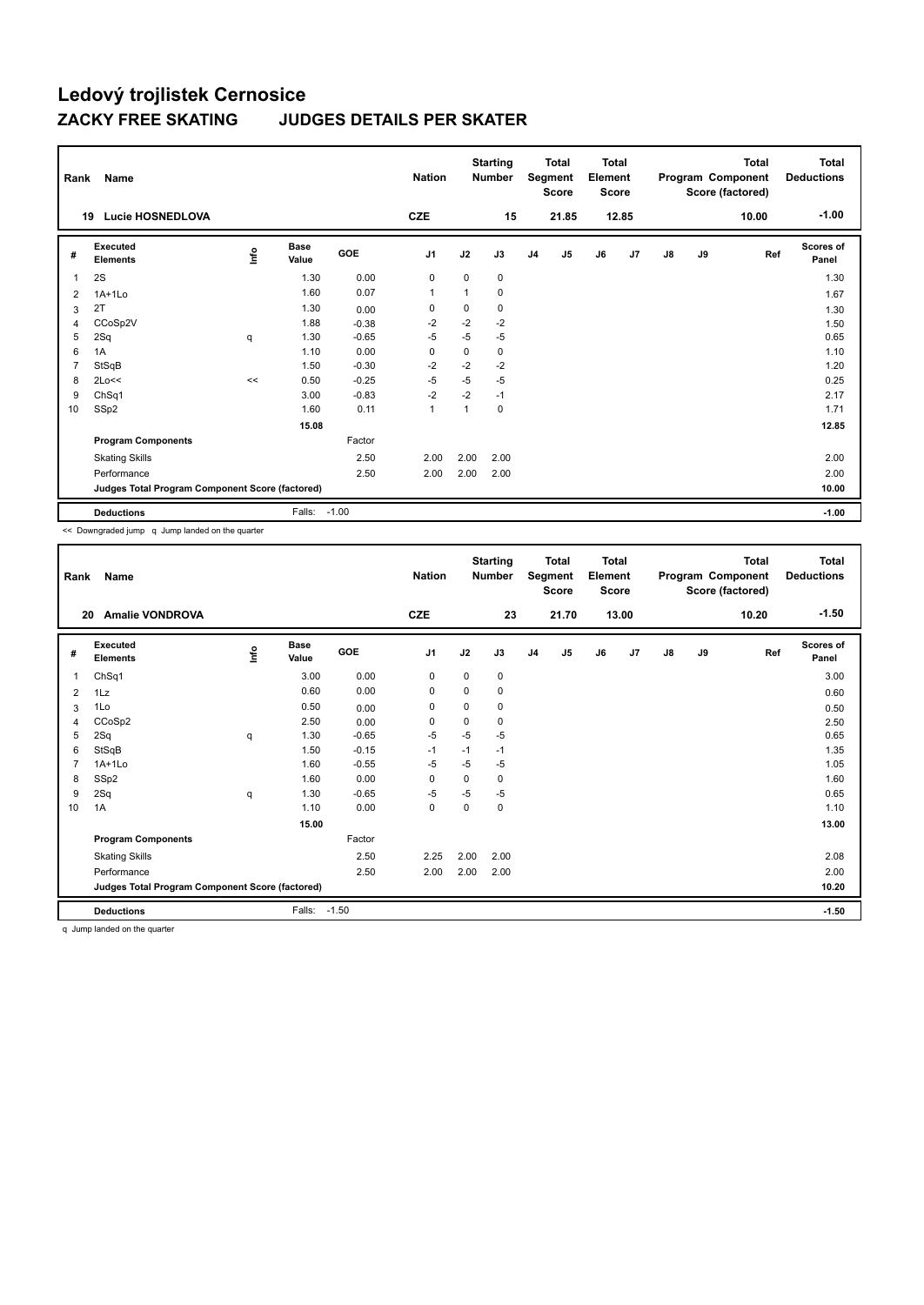| Rank           | Name                                            |       |                      |         | <b>Nation</b>  |      | <b>Starting</b><br><b>Number</b> |                | <b>Total</b><br>Segment<br><b>Score</b> | <b>Total</b><br>Element<br>Score |      |               |    | Total<br>Program Component<br>Score (factored) | <b>Total</b><br><b>Deductions</b> |
|----------------|-------------------------------------------------|-------|----------------------|---------|----------------|------|----------------------------------|----------------|-----------------------------------------|----------------------------------|------|---------------|----|------------------------------------------------|-----------------------------------|
|                | <b>Valentina FUKALOVA</b><br>21                 |       |                      |         | <b>CZE</b>     |      | 14                               |                | 20.57                                   |                                  | 9.81 |               |    | 11.26                                          | $-0.50$                           |
| #              | Executed<br><b>Elements</b>                     | ۴ů    | <b>Base</b><br>Value | GOE     | J <sub>1</sub> | J2   | J3                               | J <sub>4</sub> | J5                                      | J6                               | J7   | $\mathsf{J}8$ | J9 | Ref                                            | <b>Scores of</b><br>Panel         |
| 1              | 1A                                              |       | 1.10                 | $-0.22$ | $-2$           | $-2$ | $-2$                             |                |                                         |                                  |      |               |    |                                                | 0.88                              |
| 2              | $1Lz+2T<<$                                      | <<    | 1.00                 | $-0.24$ | $-4$           | $-4$ | $-4$                             |                |                                         |                                  |      |               |    |                                                | 0.76                              |
| 3              | 2T                                              |       | 1.30                 | $-0.65$ | $-5$           | $-5$ | $-5$                             |                |                                         |                                  |      |               |    |                                                | 0.65                              |
| 4              | ChSq                                            |       | 0.00                 | 0.00    | ٠              |      |                                  |                |                                         |                                  |      |               |    |                                                | 0.00                              |
| 5              | 1A                                              |       | 1.10                 | 0.00    | 0              | 0    | 0                                |                |                                         |                                  |      |               |    |                                                | 1.10                              |
| 6              | CCoSp2                                          |       | 2.50                 | 0.00    | 0              | 0    | 0                                |                |                                         |                                  |      |               |    |                                                | 2.50                              |
| $\overline{7}$ | 1Lz                                             |       | 0.60                 | 0.00    | 0              | 0    | 0                                |                |                                         |                                  |      |               |    |                                                | 0.60                              |
| 8              | StSqB                                           |       | 1.50                 | $-0.15$ | $-1$           | $-1$ | $-1$                             |                |                                         |                                  |      |               |    |                                                | 1.35                              |
| 9              | 2Lo<<                                           | $\,<$ | 0.50                 | $-0.18$ | $-4$           | $-4$ | $-3$                             |                |                                         |                                  |      |               |    |                                                | 0.32                              |
| 10             | SS <sub>p2</sub>                                |       | 1.60                 | 0.05    | $\mathbf{1}$   | 0    | 0                                |                |                                         |                                  |      |               |    |                                                | 1.65                              |
|                |                                                 |       | 11.20                |         |                |      |                                  |                |                                         |                                  |      |               |    |                                                | 9.81                              |
|                | <b>Program Components</b>                       |       |                      | Factor  |                |      |                                  |                |                                         |                                  |      |               |    |                                                |                                   |
|                | <b>Skating Skills</b>                           |       |                      | 2.50    | 2.25           | 2.25 | 2.25                             |                |                                         |                                  |      |               |    |                                                | 2.25                              |
|                | Performance                                     |       |                      | 2.50    | 2.25           | 2.25 | 2.25                             |                |                                         |                                  |      |               |    |                                                | 2.25                              |
|                | Judges Total Program Component Score (factored) |       |                      |         |                |      |                                  |                |                                         |                                  |      |               |    |                                                | 11.26                             |
|                | <b>Deductions</b>                               |       | Falls:               | $-0.50$ |                |      |                                  |                |                                         |                                  |      |               |    |                                                | $-0.50$                           |

<< Downgraded jump

| Rank           | Name                                            |          |                      |            | <b>Nation</b>  |          | <b>Starting</b><br><b>Number</b> |                | <b>Total</b><br>Segment<br><b>Score</b> | <b>Total</b><br>Element<br><b>Score</b> |                |               |    | <b>Total</b><br>Program Component<br>Score (factored) | <b>Total</b><br><b>Deductions</b> |
|----------------|-------------------------------------------------|----------|----------------------|------------|----------------|----------|----------------------------------|----------------|-----------------------------------------|-----------------------------------------|----------------|---------------|----|-------------------------------------------------------|-----------------------------------|
|                | Zofie VEITOVA<br>22                             |          |                      |            | <b>CZE</b>     |          | 17                               |                | 20.21                                   |                                         | 10.70          |               |    | 10.01                                                 | $-0.50$                           |
| #              | Executed<br><b>Elements</b>                     | lnfo     | <b>Base</b><br>Value | <b>GOE</b> | J <sub>1</sub> | J2       | J3                               | J <sub>4</sub> | J5                                      | J6                                      | J <sub>7</sub> | $\mathsf{J}8$ | J9 | Ref                                                   | <b>Scores of</b><br>Panel         |
| 1              | $1A+1T$                                         |          | 1.50                 | 0.00       | 0              | 0        | 0                                |                |                                         |                                         |                |               |    |                                                       | 1.50                              |
| 2              | 2Lo<                                            | $\hat{}$ | 1.36                 | $-0.68$    | -5             | $-5$     | $-5$                             |                |                                         |                                         |                |               |    |                                                       | 0.68                              |
| 3              | 1S                                              |          | 0.40                 | $-0.19$    | $-4$           | $-5$     | $-5$                             |                |                                         |                                         |                |               |    |                                                       | 0.21                              |
| 4              | 1S                                              |          | 0.40                 | $-0.19$    | -4             | $-5$     | $-5$                             |                |                                         |                                         |                |               |    |                                                       | 0.21                              |
| 5              | ChSq1                                           |          | 3.00                 | $-0.50$    | 0              | $-1$     | $-2$                             |                |                                         |                                         |                |               |    |                                                       | 2.50                              |
| 6              | 1A                                              |          | 1.10                 | 0.00       | 0              | 0        | 0                                |                |                                         |                                         |                |               |    |                                                       | 1.10                              |
| $\overline{7}$ | StSqB                                           |          | 1.50                 | 0.00       | 0              | $\Omega$ | 0                                |                |                                         |                                         |                |               |    |                                                       | 1.50                              |
| 8              | 1F                                              |          | 0.50                 | 0.00       | 0              | 0        | 0                                |                |                                         |                                         |                |               |    |                                                       | 0.50                              |
| 9              | CCoSp2                                          |          | 2.50                 | 0.00       | $\pmb{0}$      | 0        | 0                                |                |                                         |                                         |                |               |    |                                                       | 2.50                              |
|                |                                                 |          | 12.26                |            |                |          |                                  |                |                                         |                                         |                |               |    |                                                       | 10.70                             |
|                | <b>Program Components</b>                       |          |                      | Factor     |                |          |                                  |                |                                         |                                         |                |               |    |                                                       |                                   |
|                | <b>Skating Skills</b>                           |          |                      | 2.50       | 2.50           | 2.25     | 2.00                             |                |                                         |                                         |                |               |    |                                                       | 2.25                              |
|                | Performance                                     |          |                      | 2.50       | 1.75           | 1.75     | 1.75                             |                |                                         |                                         |                |               |    |                                                       | 1.75                              |
|                | Judges Total Program Component Score (factored) |          |                      |            |                |          |                                  |                |                                         |                                         |                |               |    |                                                       | 10.01                             |
|                | <b>Deductions</b>                               |          | Falls:               | $-0.50$    |                |          |                                  |                |                                         |                                         |                |               |    |                                                       | $-0.50$                           |
|                | < I Inder-rotated jumn                          |          |                      |            |                |          |                                  |                |                                         |                                         |                |               |    |                                                       |                                   |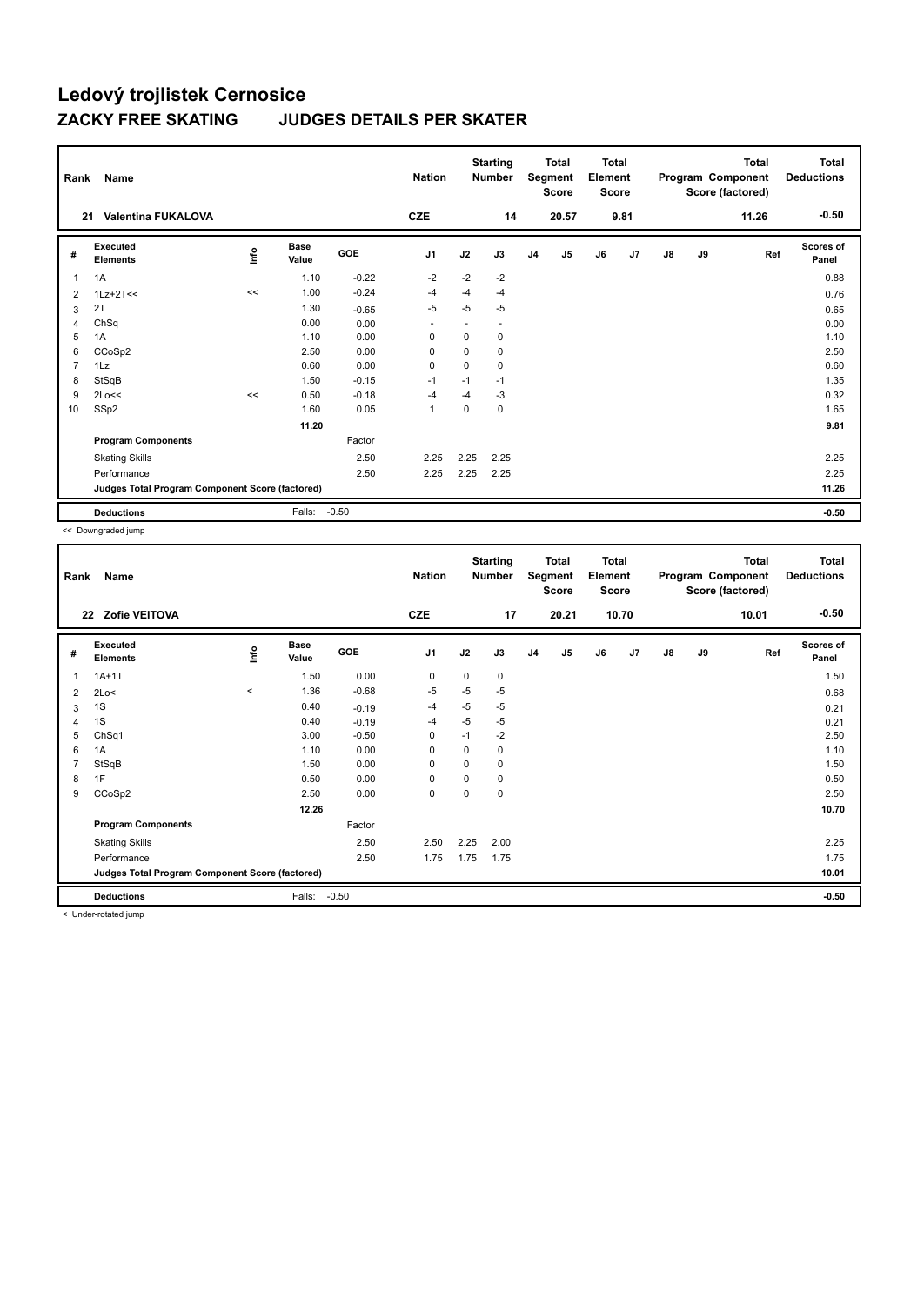| Rank           | Name                                            |         |                      |         | <b>Nation</b>  |          | <b>Starting</b><br><b>Number</b> |                | <b>Total</b><br>Segment<br><b>Score</b> | <b>Total</b><br>Element<br><b>Score</b> |      |               |    | Total<br>Program Component<br>Score (factored) | <b>Total</b><br><b>Deductions</b> |
|----------------|-------------------------------------------------|---------|----------------------|---------|----------------|----------|----------------------------------|----------------|-----------------------------------------|-----------------------------------------|------|---------------|----|------------------------------------------------|-----------------------------------|
|                | <b>Nella SKLENAROVA</b><br>23                   |         |                      |         | <b>CZE</b>     |          | 10                               |                | 19.71                                   |                                         | 9.58 |               |    | 10.63                                          | $-0.50$                           |
| #              | Executed<br><b>Elements</b>                     | ۴ů      | <b>Base</b><br>Value | GOE     | J <sub>1</sub> | J2       | J3                               | J <sub>4</sub> | J5                                      | J6                                      | J7   | $\mathsf{J}8$ | J9 | Ref                                            | <b>Scores of</b><br>Panel         |
| $\overline{1}$ | 1Lo                                             |         | 0.50                 | 0.00    | 0              | 0        | 0                                |                |                                         |                                         |      |               |    |                                                | 0.50                              |
| 2              | $1A+1Lo$                                        |         | 1.60                 | 0.00    | $\mathbf 0$    | 0        | 0                                |                |                                         |                                         |      |               |    |                                                | 1.60                              |
| 3              | 2S                                              |         | 1.30                 | $-0.35$ | $-2$           | $-3$     | $-3$                             |                |                                         |                                         |      |               |    |                                                | 0.95                              |
| $\overline{4}$ | 1A                                              |         | 1.10                 | $-0.26$ | $-2$           | $-2$     | $-3$                             |                |                                         |                                         |      |               |    |                                                | 0.84                              |
| 5              | CSSp1V*                                         | $\star$ | 0.00                 | 0.00    | ٠              | ٠        | $\overline{a}$                   |                |                                         |                                         |      |               |    |                                                | 0.00                              |
| 6              | 2S                                              |         | 1.30                 | $-0.61$ | -5             | -5       | $-4$                             |                |                                         |                                         |      |               |    |                                                | 0.69                              |
| $\overline{7}$ | 1F                                              |         | 0.50                 | 0.00    | 0              | 0        | 0                                |                |                                         |                                         |      |               |    |                                                | 0.50                              |
| 8              | StSqB                                           |         | 1.50                 | 0.00    | 0              | 0        | 0                                |                |                                         |                                         |      |               |    |                                                | 1.50                              |
| 9              | ChSq1                                           |         | 3.00                 | 0.00    | $\mathbf 0$    | $\Omega$ | 0                                |                |                                         |                                         |      |               |    |                                                | 3.00                              |
| 10             | SSp1*                                           | $\star$ | 0.00                 | 0.00    |                |          |                                  |                |                                         |                                         |      |               |    |                                                | 0.00                              |
|                |                                                 |         | 10.80                |         |                |          |                                  |                |                                         |                                         |      |               |    |                                                | 9.58                              |
|                | <b>Program Components</b>                       |         |                      | Factor  |                |          |                                  |                |                                         |                                         |      |               |    |                                                |                                   |
|                | <b>Skating Skills</b>                           |         |                      | 2.50    | 2.00           | 2.25     | 2.25                             |                |                                         |                                         |      |               |    |                                                | 2.17                              |
|                | Performance                                     |         |                      | 2.50    | 2.00           | 2.25     | 2.00                             |                |                                         |                                         |      |               |    |                                                | 2.08                              |
|                | Judges Total Program Component Score (factored) |         |                      |         |                |          |                                  |                |                                         |                                         |      |               |    |                                                | 10.63                             |
|                | <b>Deductions</b>                               |         | Falls:               | $-0.50$ |                |          |                                  |                |                                         |                                         |      |               |    |                                                | $-0.50$                           |

\* Invalid element

| Rank           | <b>Name</b>                                     |         |                      |         | <b>Nation</b>  |             | <b>Starting</b><br><b>Number</b> |                | <b>Total</b><br>Segment<br><b>Score</b> | <b>Total</b><br>Element<br><b>Score</b> |      |    |    | <b>Total</b><br>Program Component<br>Score (factored) | <b>Total</b><br><b>Deductions</b> |
|----------------|-------------------------------------------------|---------|----------------------|---------|----------------|-------------|----------------------------------|----------------|-----------------------------------------|-----------------------------------------|------|----|----|-------------------------------------------------------|-----------------------------------|
|                | Eliska WITOSOVA<br>24                           |         |                      |         | <b>CZE</b>     |             | 21                               |                | 18.45                                   |                                         | 9.57 |    |    | 9.38                                                  | $-0.50$                           |
| #              | Executed<br><b>Elements</b>                     | ١nfo    | <b>Base</b><br>Value | GOE     | J <sub>1</sub> | J2          | J3                               | J <sub>4</sub> | J5                                      | J6                                      | J7   | J8 | J9 | Ref                                                   | <b>Scores of</b><br>Panel         |
| 1              | $2S+1T$                                         |         | 1.70                 | 0.00    | 0              | 0           | 0                                |                |                                         |                                         |      |    |    |                                                       | 1.70                              |
| 2              | 2Lo<                                            | $\,<\,$ | 1.36                 | $-0.59$ | $-5$           | $-4$        | $-4$                             |                |                                         |                                         |      |    |    |                                                       | 0.77                              |
| 3              | 1A                                              |         | 1.10                 | 0.00    | 0              | 0           | 0                                |                |                                         |                                         |      |    |    |                                                       | 1.10                              |
| $\overline{4}$ | 2S                                              |         | 1.30                 | $-0.65$ | $-5$           | $-5$        | $-5$                             |                |                                         |                                         |      |    |    |                                                       | 0.65                              |
| 5              | CCoSpBV                                         |         | 1.28                 | $-0.30$ | $-3$           | $-2$        | $-2$                             |                |                                         |                                         |      |    |    |                                                       | 0.98                              |
| 6              | 1Lz                                             |         | 0.60                 | $-0.02$ | $\mathbf 0$    | $\mathbf 0$ | $-1$                             |                |                                         |                                         |      |    |    |                                                       | 0.58                              |
| $\overline{7}$ | 1A                                              |         | 1.10                 | 0.00    | 0              | $\mathbf 0$ | 0                                |                |                                         |                                         |      |    |    |                                                       | 1.10                              |
| 8              | SSp2                                            |         | 1.60                 | $-0.11$ | $\pmb{0}$      | $-1$        | $-1$                             |                |                                         |                                         |      |    |    |                                                       | 1.49                              |
| 9              | ChSq                                            |         | 0.00                 | 0.00    |                |             | $\overline{a}$                   |                |                                         |                                         |      |    |    |                                                       | 0.00                              |
| 10             | StSqB                                           |         | 1.50                 | $-0.30$ | $-2$           | $-2$        | $-2$                             |                |                                         |                                         |      |    |    |                                                       | 1.20                              |
|                |                                                 |         | 11.54                |         |                |             |                                  |                |                                         |                                         |      |    |    |                                                       | 9.57                              |
|                | <b>Program Components</b>                       |         |                      | Factor  |                |             |                                  |                |                                         |                                         |      |    |    |                                                       |                                   |
|                | <b>Skating Skills</b>                           |         |                      | 2.50    | 2.00           | 2.00        | 2.00                             |                |                                         |                                         |      |    |    |                                                       | 2.00                              |
|                | Performance                                     |         |                      | 2.50    | 1.75           | 1.75        | 1.75                             |                |                                         |                                         |      |    |    |                                                       | 1.75                              |
|                | Judges Total Program Component Score (factored) |         |                      |         |                |             |                                  |                |                                         |                                         |      |    |    |                                                       | 9.38                              |
|                | <b>Deductions</b>                               |         | Falls:               | $-0.50$ |                |             |                                  |                |                                         |                                         |      |    |    |                                                       | $-0.50$                           |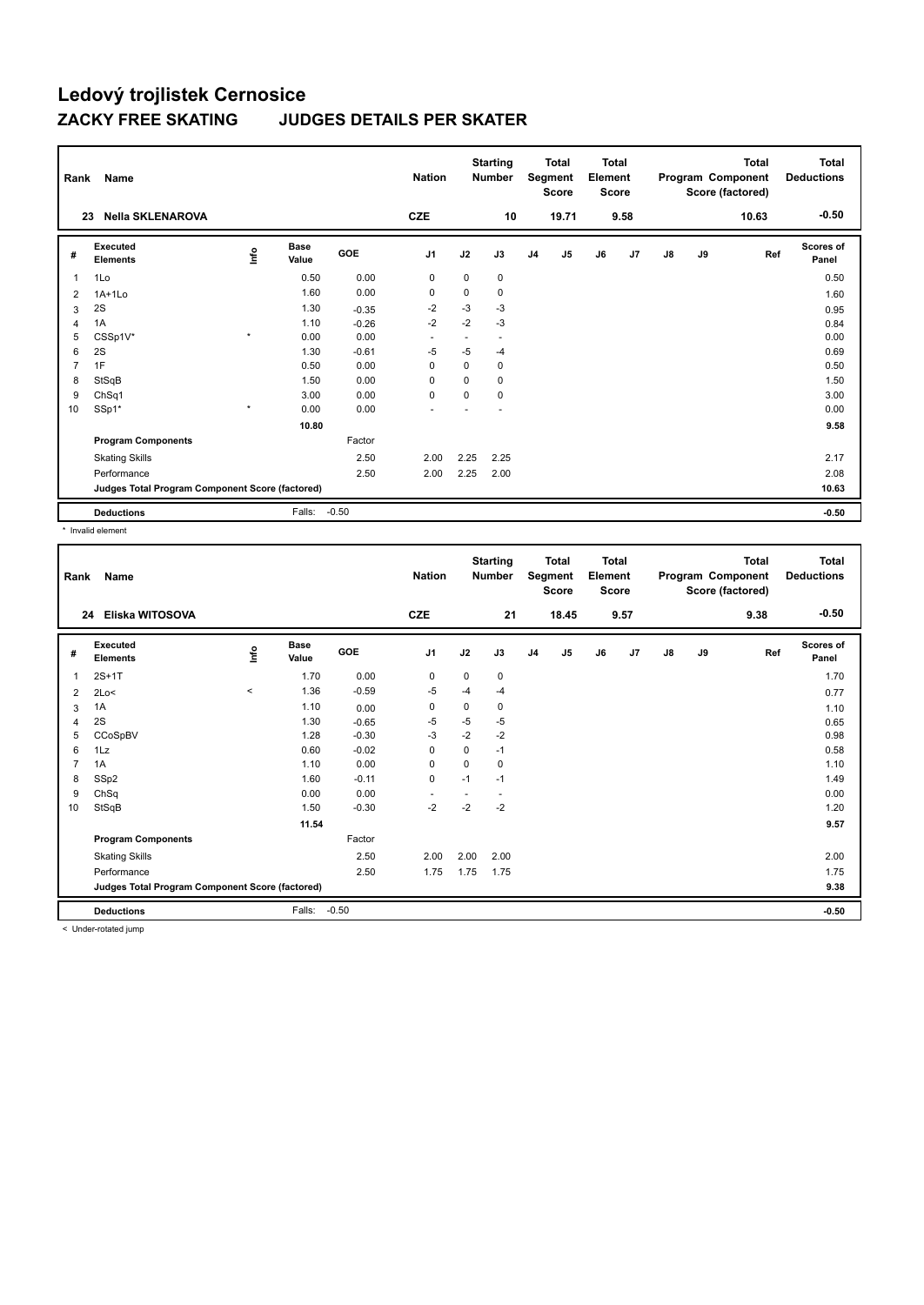| Rank           | Name                                            |         |                      |         | <b>Nation</b>            |          | <b>Starting</b><br><b>Number</b> |                | <b>Total</b><br>Segment<br><b>Score</b> | <b>Total</b><br>Element<br><b>Score</b> |      |               |    | Total<br>Program Component<br>Score (factored) | <b>Total</b><br><b>Deductions</b> |
|----------------|-------------------------------------------------|---------|----------------------|---------|--------------------------|----------|----------------------------------|----------------|-----------------------------------------|-----------------------------------------|------|---------------|----|------------------------------------------------|-----------------------------------|
| 25             | <b>Ela SUCHITROVA</b>                           |         |                      |         | <b>CZE</b>               |          | 25                               |                | 18.30                                   |                                         | 8.30 |               |    | 10.00                                          | 0.00                              |
| #              | Executed<br><b>Elements</b>                     | Lnfo    | <b>Base</b><br>Value | GOE     | J <sub>1</sub>           | J2       | J3                               | J <sub>4</sub> | J5                                      | J6                                      | J7   | $\mathsf{J}8$ | J9 | Ref                                            | <b>Scores of</b><br>Panel         |
| 1              | 1A                                              |         | 1.10                 | $-0.04$ | $\mathbf 0$              | 0        | $-1$                             |                |                                         |                                         |      |               |    |                                                | 1.06                              |
| 2              | 1Lz                                             |         | 0.60                 | 0.00    | 0                        | $\Omega$ | 0                                |                |                                         |                                         |      |               |    |                                                | 0.60                              |
| 3              | SSp1                                            |         | 1.30                 | 0.00    | 0                        | 0        | 0                                |                |                                         |                                         |      |               |    |                                                | 1.30                              |
| $\overline{4}$ | 1F                                              |         | 0.50                 | 0.00    | 0                        | $\Omega$ | 0                                |                |                                         |                                         |      |               |    |                                                | 0.50                              |
| 5              | StSqB                                           |         | 1.50                 | $-0.20$ | $-1$                     | $-1$     | $-2$                             |                |                                         |                                         |      |               |    |                                                | 1.30                              |
| 6              | 1Lz                                             |         | 0.60                 | $-0.06$ | $\mathbf 0$              | 0        | $-3$                             |                |                                         |                                         |      |               |    |                                                | 0.54                              |
| 7              | CCSpBV*                                         | $\star$ | 0.00                 | 0.00    | $\blacksquare$           |          | $\overline{\phantom{a}}$         |                |                                         |                                         |      |               |    |                                                | 0.00                              |
| 8              | ChSq1                                           |         | 3.00                 | $-0.50$ | $-1$                     | $-1$     | $-1$                             |                |                                         |                                         |      |               |    |                                                | 2.50                              |
| 9              | 1F                                              |         | 0.50                 | 0.00    | $\mathbf 0$              | 0        | 0                                |                |                                         |                                         |      |               |    |                                                | 0.50                              |
| 10             | 1A<<                                            | <<      | 0.00                 | 0.00    | $\overline{\phantom{a}}$ |          |                                  |                |                                         |                                         |      |               |    |                                                | 0.00                              |
|                |                                                 |         | 9.10                 |         |                          |          |                                  |                |                                         |                                         |      |               |    |                                                | 8.30                              |
|                | <b>Program Components</b>                       |         |                      | Factor  |                          |          |                                  |                |                                         |                                         |      |               |    |                                                |                                   |
|                | <b>Skating Skills</b>                           |         |                      | 2.50    | 2.25                     | 2.00     | 2.00                             |                |                                         |                                         |      |               |    |                                                | 2.08                              |
|                | Performance                                     |         |                      | 2.50    | 2.25                     | 1.75     | 1.75                             |                |                                         |                                         |      |               |    |                                                | 1.92                              |
|                | Judges Total Program Component Score (factored) |         |                      |         |                          |          |                                  |                |                                         |                                         |      |               |    |                                                | 10.00                             |
|                | <b>Deductions</b>                               |         |                      |         |                          |          |                                  |                |                                         |                                         |      |               |    |                                                | 0.00                              |

<< Downgraded jump \* Invalid element

| Rank | Name                                            |         |                      |         | <b>Nation</b>            |          | <b>Starting</b><br><b>Number</b> |                | <b>Total</b><br>Segment<br><b>Score</b> | Total<br>Element<br><b>Score</b> |      |               |    | Total<br>Program Component<br>Score (factored) | Total<br><b>Deductions</b> |
|------|-------------------------------------------------|---------|----------------------|---------|--------------------------|----------|----------------------------------|----------------|-----------------------------------------|----------------------------------|------|---------------|----|------------------------------------------------|----------------------------|
| 26   | Nicola STALMACHOVA                              |         |                      |         | <b>CZE</b>               |          | 13                               |                | 17.57                                   |                                  | 8.59 |               |    | 8.98                                           | 0.00                       |
| #    | Executed<br><b>Elements</b>                     | ١nfo    | <b>Base</b><br>Value | GOE     | J1                       | J2       | J3                               | J <sub>4</sub> | J5                                      | J6                               | J7   | $\mathsf{J}8$ | J9 | Ref                                            | Scores of<br>Panel         |
| 1    | $1A+1T$                                         |         | 1.50                 | $-0.04$ | 0                        | 0        | $-1$                             |                |                                         |                                  |      |               |    |                                                | 1.46                       |
| 2    | 2S                                              |         | 1.30                 | 0.00    | $\mathbf 0$              | 0        | 0                                |                |                                         |                                  |      |               |    |                                                | 1.30                       |
| 3    | 2Lo<                                            | $\prec$ | 1.36                 | $-0.54$ | $-4$                     | $-4$     | $-4$                             |                |                                         |                                  |      |               |    |                                                | 0.82                       |
| 4    | StSqB                                           |         | 1.50                 | $-0.15$ | $-1$                     | $-1$     | $-1$                             |                |                                         |                                  |      |               |    |                                                | 1.35                       |
| 5    | 1F                                              |         | 0.50                 | 0.00    | $\Omega$                 | $\Omega$ | 0                                |                |                                         |                                  |      |               |    |                                                | 0.50                       |
| 6    | 2S                                              |         | 1.30                 | 0.00    | $\mathbf 0$              | $\Omega$ | 0                                |                |                                         |                                  |      |               |    |                                                | 1.30                       |
|      | CCoSpBV                                         |         | 1.28                 | $-0.30$ | $-3$                     | $-2$     | $-2$                             |                |                                         |                                  |      |               |    |                                                | 0.98                       |
| 8    | ChSq                                            |         | 0.00                 | 0.00    | $\overline{\phantom{a}}$ |          | ٠                                |                |                                         |                                  |      |               |    |                                                | 0.00                       |
| 9    | 1A                                              |         | 1.10                 | $-0.22$ | $-1$                     | $-1$     | $-4$                             |                |                                         |                                  |      |               |    |                                                | 0.88                       |
| 10   | SSp                                             |         | 0.00                 | 0.00    | $\overline{\phantom{a}}$ |          |                                  |                |                                         |                                  |      |               |    |                                                | 0.00                       |
|      |                                                 |         | 9.84                 |         |                          |          |                                  |                |                                         |                                  |      |               |    |                                                | 8.59                       |
|      | <b>Program Components</b>                       |         |                      | Factor  |                          |          |                                  |                |                                         |                                  |      |               |    |                                                |                            |
|      | <b>Skating Skills</b>                           |         |                      | 2.50    | 2.25                     | 1.75     | 1.75                             |                |                                         |                                  |      |               |    |                                                | 1.92                       |
|      | Performance                                     |         |                      | 2.50    | 2.00                     | 1.50     | 1.50                             |                |                                         |                                  |      |               |    |                                                | 1.67                       |
|      | Judges Total Program Component Score (factored) |         |                      |         |                          |          |                                  |                |                                         |                                  |      |               |    |                                                | 8.98                       |
|      | <b>Deductions</b>                               |         |                      |         |                          |          |                                  |                |                                         |                                  |      |               |    |                                                | 0.00                       |